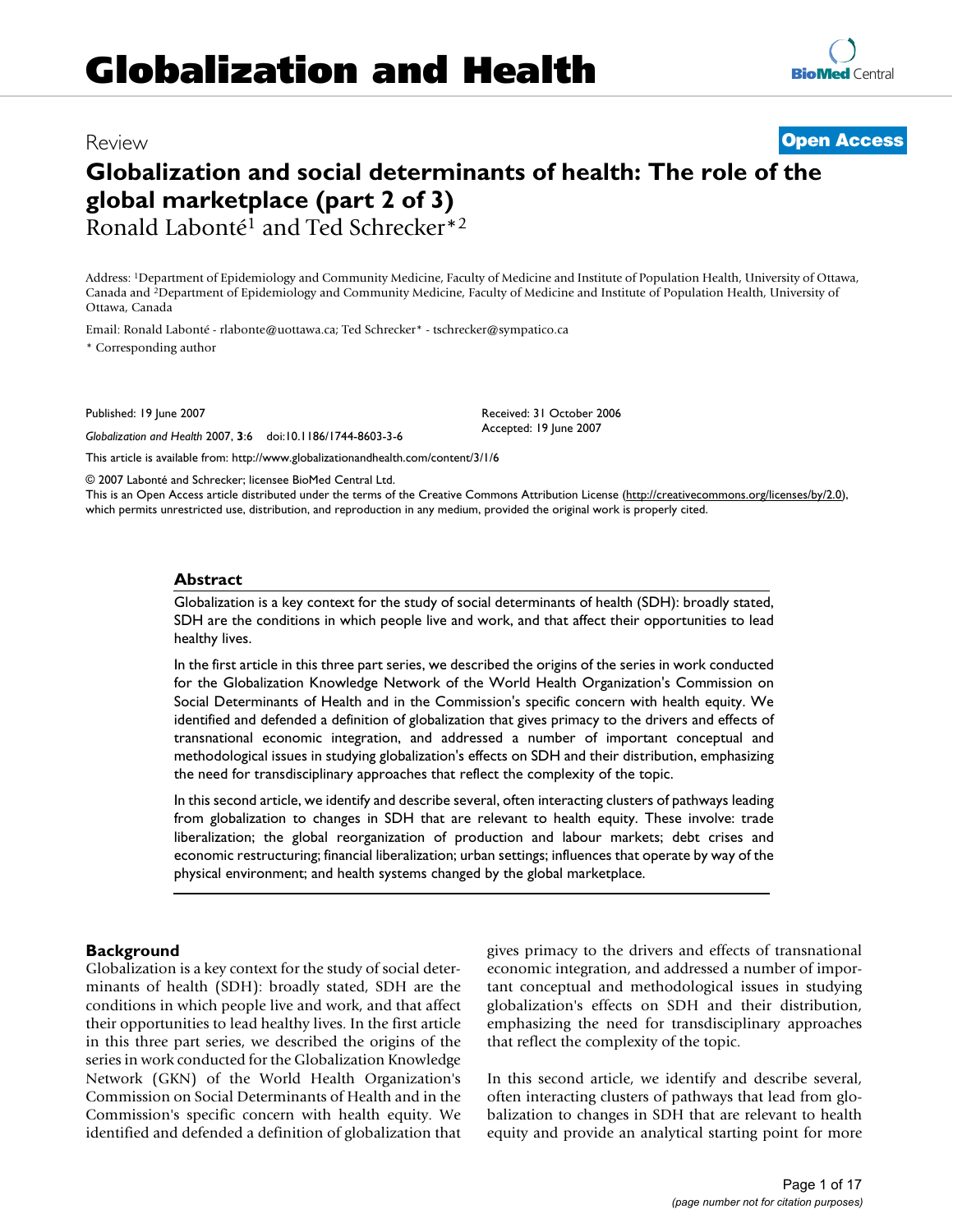context-specific research. These involve: trade liberalization; the global reorganization of production and labour markets; debt crises and economic restructuring; financial liberalization; urban settings; influences that operate by way of the physical environment; and health systems changed by the global marketplace. These clusters were selected based on the authors' many years of research on how policies adopted by the Group of 8 (G8) countries affect population health outside the industrialized world, and on a review of the relevant literature carried out as preparation for the activities of the GKN.

A theme that emerges consistently across clusters is the "asymmetrical" character of contemporary globalization and its impacts, and the increasingly unequal distribution within and across national borders of gains, losses, and ability to influence globalization's outcomes. The vocabulary is borrowed from Nancy Birdsall, Director of the Center for Global Development, who observed that "globalization, as we know it today, is fundamentally asymmetric. In its benefits and its risks, it works less well for the currently poor countries and for poor households within developing countries" [1]. She was writing mainly about trade policy, where this observation has special force because, under conditions of liberalized trade, labour markets tend to reward those who already possess substantial 'human capital' or the means to acquire it. However, the observation applies as well to financial crises, which tend to exacerbate existing patterns of advantage and disadvantage; to environmental hazards, to which the poor and otherwise marginalized are systematically more vulnerable; and to the more general shift away from political accountability, admittedly often imperfect, and toward economic accountability to the holders of property rights that is a central element of contemporary globalization [2](p. 31–58). This underlying logic of asymmetry links the range of findings reported, in summary form and with illustrative examples, in the sections that follow. It also provides the basis for the generic policy prescriptions that we outline in the third and final article of the series.

#### *Cluster 1: Trade liberalization, growth and poverty reduction*

Perhaps the most familiar element of contemporary globalization is trade liberalization: the lowering of tariffs and other barriers to imports that has been a defining characteristic of the post-World War II economic order. As a consequence, the value of world trade doubled from 24 percent of world gross domestic product (GDP) in 1960 to 48 percent in 2003 [3](accessed March 17, 2007). The argument that globalization is beneficial in terms of population health [4] often starts from an equation of globalization with trade liberalization, and invokes comparative studies on national economies carried out under the auspices of the World Bank [5-7] which concluded that during the 1980s and 1990s, the economies of "globalizers" grew faster than "non-globalizers," thereby expanding the resources at their disposal to provide health services and improve access to other SDH, notably through reduction of extreme poverty.

This conclusion is fragile on several counts. Countries held up as model high-performing globalizers (China, India, Malaysia, Thailand and Viet Nam) actually started out as more closed economies than those non-globalizers whose economies stalled or declined, mostly in Africa and Latin America [7]. The problem is one of definition. Globalizers in these studies are defined as countries that saw their trade/GDP ratio increase since 1977; non-globalizers are simply those that saw their ratio drop. Thus India and China are considered globalizers, even though their trade/ GDP ratios at the end of the study period were lower than the average of all countries studied. Conversely, the nonglobalizers started out more highly integrated into the world economy. The positive globalization to growth relationship becomes a questionable artefact of the studies' design.

Another critique starts from the premise that economic problems of the non-globalizers are at least partly attributable to global factors outside the control of national economic policy-makers: specifically, a decline in commodity prices that damaged both the export performance and the ability to import of countries that were heavily reliant on commodity exports, but already highly integrated into the global economy on some measures [8-10]. (The decline in commodity prices was partly an effect of other policies that drove countries into intensified export competition with one another in order to pay their debts to external creditors, although this point cannot be explored further here.) Further, excluding India and China from the sample – each of which is arguably a special case, albeit for different reasons – actually changes the conclusion: globalizers grew more slowly than non-globalizers over the period 1980–2000 [10].

We accept as given the proposition that poverty (both absolute and relative) is inimical to health equity and undermines access to SDH. This point is important because, to the extent that globalization is associated with growth, it would appear to be a good thing for population health *if* growth reliably reduces poverty without other offsetting negative consequences. However, similar methodological limitations have been pointed out with respect to this claim [11]. Added concerns exist about the reliability of data on incomes and household assets and the appropriateness of the World Bank's definitions of poverty with reference to poverty lines or thresholds of US \$1/ day and \$2/day [12], especially in large metropolitan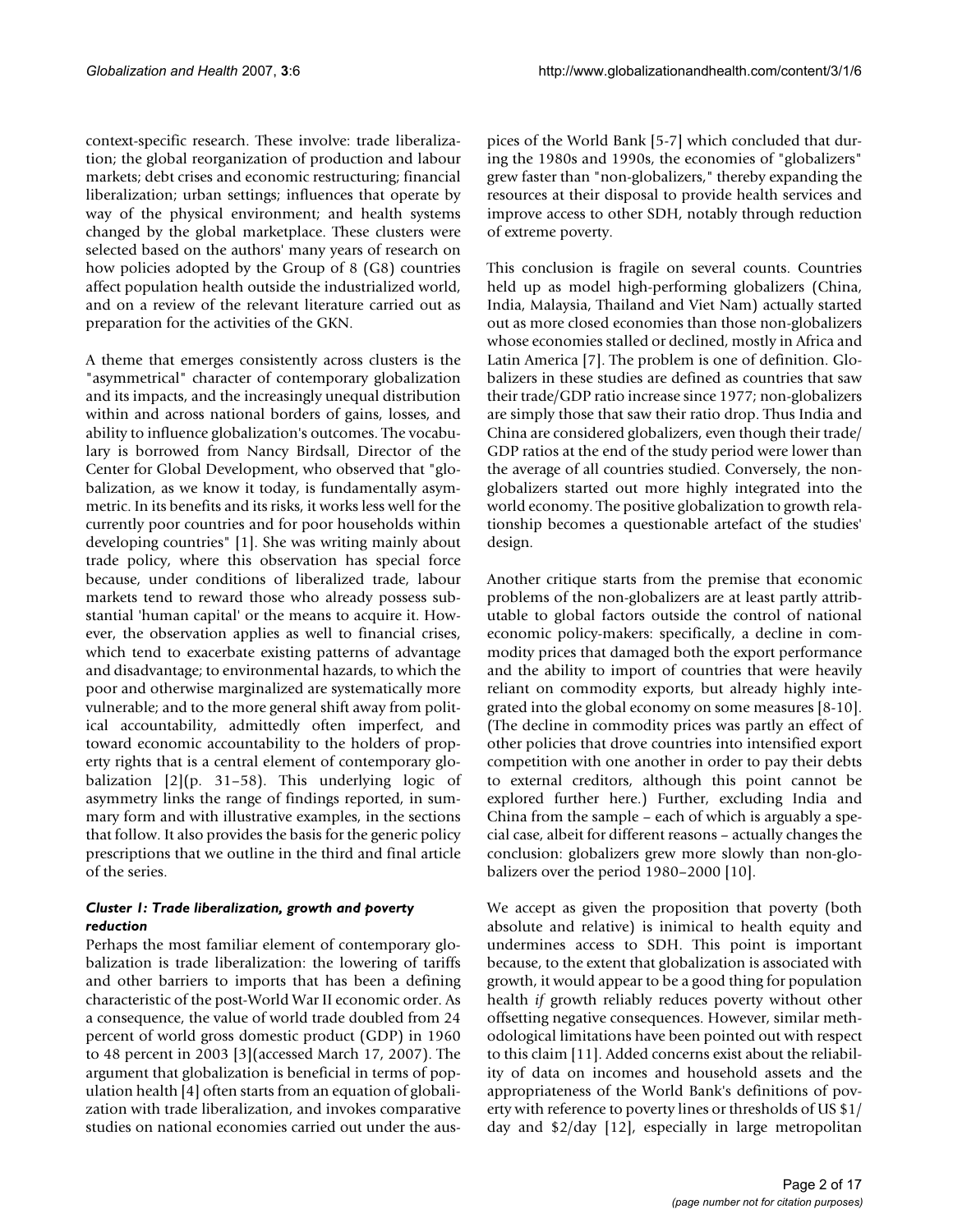areas [13]. Van Doorslaer and colleagues have recently shown, for 11 Asian countries, that surveys on which the World Bank estimates are based understate the extent of poverty as measured by the \$1/day poverty line because they are based on surveys of the value of household consumption that include out-of-pocket health care costs. Ironically, then, large numbers of households appear to have escaped poverty because of catastrophic medical expenses [14].

Even if for the sake of argument one takes as given the World Bank measures of poverty, it is not at all clear that globalization leads to substantial poverty reduction. Between 1981 and 2001, the number of people in the world living on \$1/day or less fell by 392 million, but the number of people living on \$2/day or less rose by 285 million, indicating only that the economically desperate are getting slightly less desperate [11](p. 183). Excluding China, where the accuracy of poverty data has been questioned [15], World Bank data show that the number of global poor actually rose by 30 million at the \$1/day level and 567 million at the \$2/day level; in sub-Saharan Africa, the number of people living on \$1/day or less doubled between 1981 and 2001 (from 164 million to 313 million), and the number living on \$2/day or less almost doubled (from 288 million to 516 million). Moreover, half of China's estimated poverty decline occurred from 1981 – 1984, before that country's domestic social policy changes and embrace of the global marketplace, and has been attributed to land reform that "gave farmers considerably greater control over their land and output choices"  $[11]$ (p. 184), [16].

More detailed attention is not devoted here to debates about trade and growth performance for three reasons.

First, a more fundamental critique of growth as a route to poverty reduction, which stands on its own apart from issues of trade policy, arises from calculations by the New Economics Foundation showing that growth is a very ineffective way of reducing poverty. "Of every \$100 of growth in income per person in the world as a whole between 1981 and 2001, just \$1.30 contributed to reducing poverty as measured by the \$1-a-day line, and a further \$2.80 to reducing poverty between \$1-a-day and \$2-a-day lines"; furthermore, the effectiveness of growth in reducing poverty declined in the 1990s relative to the 1980s [17](p. 16). This is not just an academic point: recent studies of social policy in Latin America [18-20] concluded that even a little redistribution of income through progressive taxation and targeted social programs would go farther in terms of poverty reduction than many years of solid economic growth, because of the extremely unequal distribution of income and wealth in most countries in the region.

Second, trade liberalization is usually just one element of a package of market-oriented economic policy measures that together increase the economic vulnerability of large numbers of people, making its effects difficult to isolate from those of other globalization processes that are occurring simultaneously. These policy measures have often been actively promoted by the industrialized countries and the international institutions they dominate, and the overall implications are explored in greater detail later in this article and in the third and final article in the series.

Third, even the most ardent enthusiasts of trade liberalization concede that there will be direct economic losers: for example, households whose livelihoods in Zambian manufacturing, Ghanaian poultry production, or (in some cases) Mexican corn farming were destroyed by low-cost imports [21-23]. Even when exports are growing rapidly, survival of existing industries may depend on such measures as "downsizing and labour shedding" [24](p. 6). Dismissing those who lose their livelihoods as "inefficient incumbents facing increased foreign competition" [25](p. 96) is an inadequate response to the potential health equity consequences of such transitions. This suggests the need for a generic focus on labour markets (on which trade policy is just one influence among many) and the global reorganization of production as pathways leading from globalization to changes in access to SDH and in health outcomes.

#### *Cluster 2: Labour markets and global reorganization of production*

Along with trade liberalization, and enabled by it, a key element of globalization is the reorganization of production and service provision across multiple national borders by transnational corporations (TNCs) [26-28]. Early research on this topic described a "new international division of labour," in which labour-intensive manufacturing operations were relocated outside the industrialized countries to low-wage jurisdictions, often to Export Processing Zones (EPZs) that offered a variety of special incentives for foreign investors [29]. More recent research on globalization and labour markets emphasizes at least three, related phenomena.

First, a genuinely global labour market is gradually emerging, driven in part by the integration of India, China and the former transition economies into the global marketplace [30-32].

Second, as national jurisdictions compete for foreign direct investment (FDI) and outsourced production, the need to appear 'business-friendly' may limit governments' ability to adopt and implement labour standards, health and safety regulations, and other redistributive social policy measures [33]. Documented examples are difficult to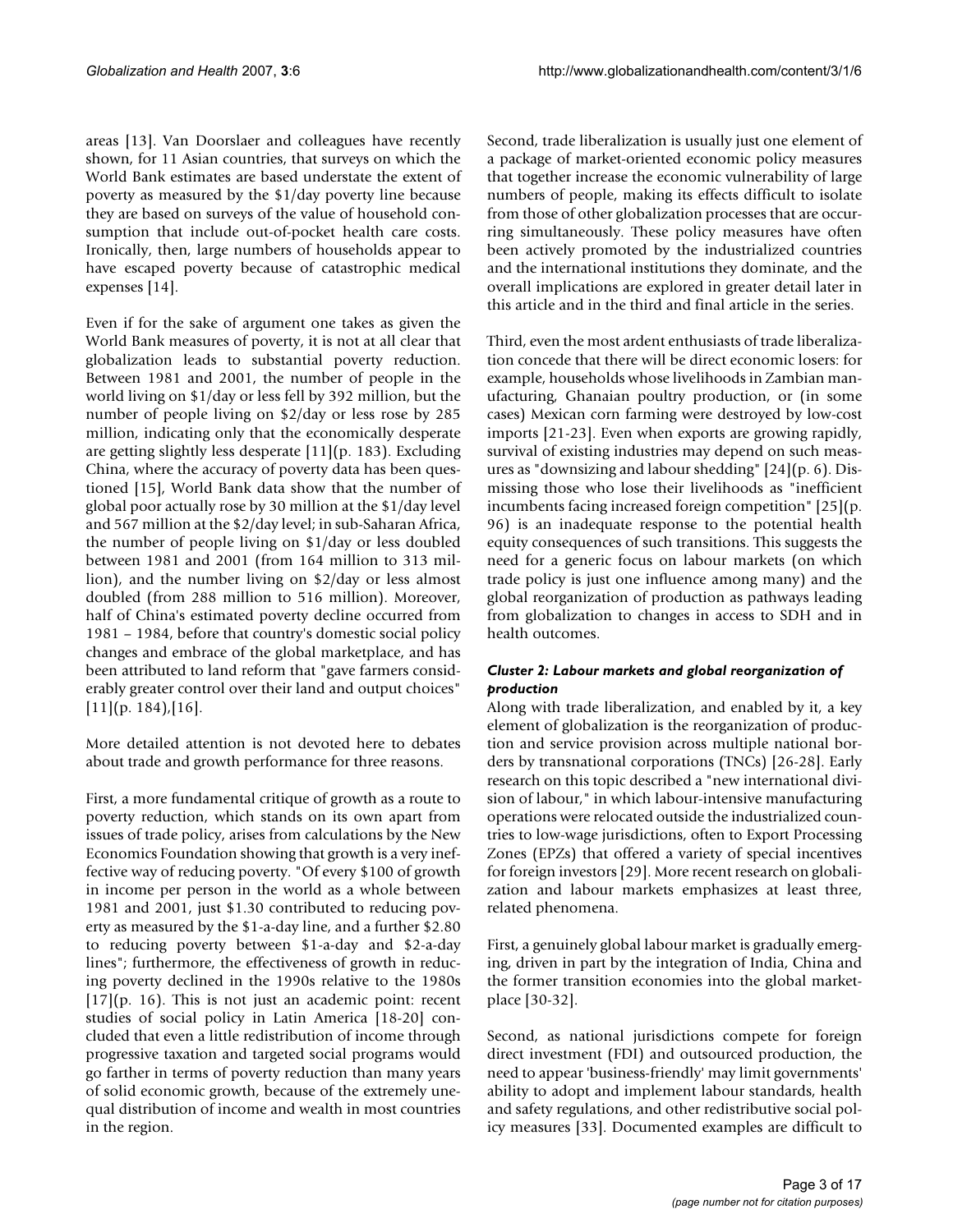find, which is not surprising since the policy constraint can be expected to operate by way of the mechanism of anticipated reaction. (One exception involves Chinese government proposals to expand the country's very limited labour rights which, as of late 2006, were openly opposed by US manufacturing firms that are major investors in China [34] even though considerable scepticism about the effectiveness of such labour reforms would be in order based on recent Chinese history.) Cerny has captured the potential effects of this dynamic by claiming that globalization will drive convergence of national social and economic policies toward the ideal of what he calls the competition state, focused on "promotion of economic activities, whether at home or abroad, which will make firms and sectors located within the territory of the state competitive in international markets" [35](p. 136).

Third, production is being fragmented and reorganized across multiple national borders in global commodity chains or value chains [36-41], in which each element of production is located where it contributes most to overall returns while reducing financial risks. An important element of this process is 'outsourcing,' in which production is undertaken not by subsidiaries or affiliates of a parent TNC, but rather by notionally independent contract manufacturers and service providers [42] – what might be thought of as the Nike model, after the athletic shoe firm that pioneered it [43,44]. Among the important consequences for research on globalization: even figures such as the estimate, now several years old, that intra-firm trade between various subsidiaries of TNCs, and between subsidiaries and the parent firm, accounts for one-third of the value of global trade [45](p. 153) substantially understate the extent of cross-border integration of production because they do not capture the growing volume of outsourced (sub-contracted) production [42].

The case of Mexico's *maquiladora* export-oriented manufacturing plants and zones is often cited to illustrate some consequences of pursuing integration into global value chains: growing economic and social inequalities among workers [46]; falling wages and deteriorating working conditions for many or most workers [47,48]; eventual loss of some jobs to jurisdictions, notably China, which can offer even lower labour costs [49]; increased workplace hazards and industrial pollution exposure to which is in turn related to labour market position [50-52]. These are not the only effects of economic integration, and research in other countries emphasizes that distribution of gains and loses will depend on the niches that individual workers, firms and national economic policies are able to carve out in global value chains [53,54]. Substantial opportunities for employment and income gains exist, but: "Global value chain pressures are [also] associated with increasing casualization of labour and excessive

hours of work" [54](p. 25). Worldwide, the winners will usually be firms and workers with access to the necessary financial resources, skills ('human capital'), and technology. Meanwhile, formerly valuable skills and equipment cannot always quickly, frictionlessly or affordably be replaced by those most relevant to the new global marketplace and some workers, firms, industries and regions will almost inevitably be left behind [24,55].

In terms of effects on income and economic (in)security, one of the most widely noted effects of global integration of production is the sharp decline in the wages of, and demand for, so-called low-skilled workers that has been associated with deindustrialization in the rich countries [56]. International relations scholar Robert Cox has argued without reference to specific country data that globalization divides labour forces into a hierarchical structure of "integrated, precarious, and excluded" workers [57]. This typology is validated by 1997 survey data from Brazil, Chile, Colombia, Costa Rica, El Salvador, Mexico, Panama and Venezuela showing that "the occupational structure has become the foundation for an unyielding and stable polarization of income," with lower income personal service, agricultural, commercial and industrial workers making up 74 percent of the working population; an intermediate stratum of technicians and administrative employees 14 percent, and higher-income professionals, employers and managers just 9 percent [58](p. 61–91). Although connecting this outcome with globalization necessarily involves country-specific investigation, the analysis of these data by the United Nations Economic Commission on Latin America and the Caribbean (ECLAC) links "the need to participate competitively in the world economy" to labour market deregulation, increased flexibility, and the growth of economic insecurity [58](p. 93–102).

Labour markets' tendency to magnify inequality in the context of globalization is not confined to one region. Recently, the World Bank has conceded that despite its optimistic predictions for global growth and the expansion of a global middle class, labour market changes will lead to increased economic inequality in countries accounting for 86 percent of the developing world's population over the period until 2030, with the "unskilled poor" being left farther behind [31](p. 67–100), even before taking into account the shift of income shares from labour to capital that is evident in many national economies. This shift can be substantial. In Mexico the proportion of GDP going to wages fell from 40 percent in 1976 to 18.9 percent in 2000, during a period of rapid integration into the global economy and two major economic crises [59](p. 15–16). Between 1980 and 2006 wages as a share of national income in the G10 countries' GDP fell from almost 63% to just under 59%, while corporate prof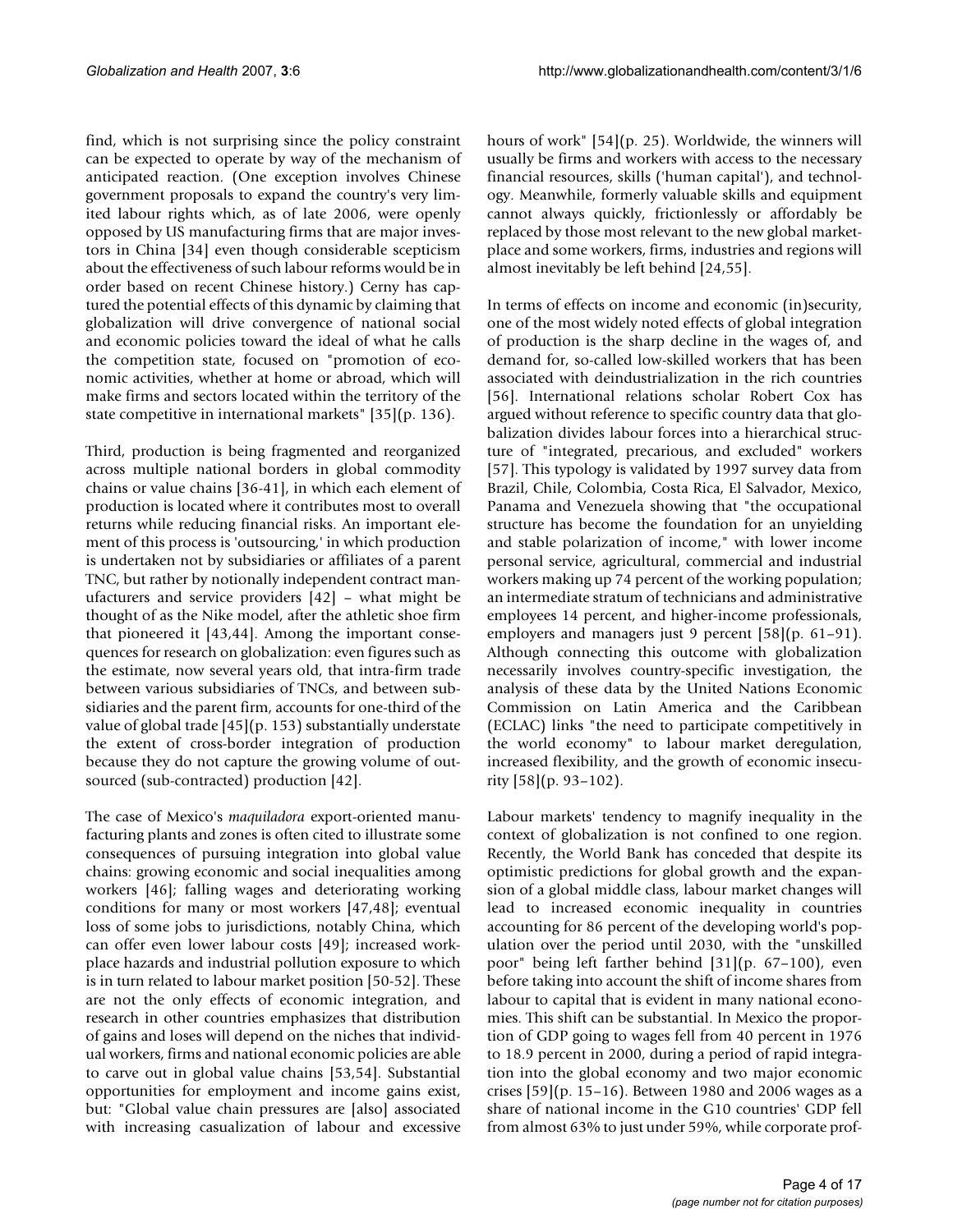its in the G7 countries roles from 13 percent to roughly 15.5 percent [32](p. 6–7). Although we have been unable to locate satisfactory data on trends in the distribution of national product between capital and labour worldwide or by region, this pattern is what one might expect given the increasing mobility, and therefore bargaining power, of capital relative to most forms of labour. Workplace health is a related issue, and an extensive review of studies published as of the late 1990s identified a clear preponderance of findings that precarious or contingent work is associated with deteriorations in health and safety protections [60,61] – an especially important observation in view of the worldwide growth in such employment [62].

Like many other aspects of globalization [63-67], its transformation of labour markets affects men and women differently [68]. Although poor working conditions for women are cited as a characteristic of *maquiladora* employment [69-71], observers of export-oriented employment elsewhere in the world argue: "The reality is that, for many women, working in exports is better than the alternatives of working (or being unemployed) in the domestic economy" [67](p. 2); see also [72-74]. A United Nations Research Institute for Social Development (UNRISD) study of export-oriented employment in South Korea, China, Mexico, Mauritius, South Africa, and India found it to be associated with some economic gains for women, in terms both of labour incomes and of work-related entitlement to benefits [68]. However, these gains tend to be disproportionately vulnerable both to economic crises and to systemic, globalization-related pressures for "labour market 'flexibility' and fiscal restraint" [75](p. 25). As suggested earlier, the work itself may have destructive health consequences: women in Bangladesh "do not necessarily expect to work in garment factories for a prolonged period. Indeed, given the toll taken on their health by long working hours, it would not be possible to undertake such work for an extended period of time" [76](p. 151). Thus, whatever economic opportunities globalization has opened up in such cases, they may be available only at the price of exposure to hazardous working conditions.

The UNRISD study is one illustration among many of the need to consider the interplay among multiple elements and consequences of globalization. Its South Korean case study, for example, emphasizes the relations among labour markets, social policy, trade agreement commitments, and responses demanded by the International Monetary Fund to the financial crises of 1997–98 [77]. Mexico actively embraced economic integration well before trade liberalization was entrenched through the North American Free Trade Agreement (NAFTA). It did so partly as a response to the first of a series of financial crises (a temporary default on foreign debt in 1982) the origins

of which were themselves global, or at least multinational, but the global diffusion of free-market ideology likewise played a role [78,79]. Drastic currency depreciation associated with Mexico's financial crises, which persisted in spite of policies adopted in response, magnified the direct effects of labour markets on declines in purchasing power and economic polarization within Mexican society [80- 83]. This is just one example of how trade liberalization, the new international division of labour and other elements of globalization are bound up with international financial integration and debt crises.

## *Cluster 3: Debt crises and marketization under pressure*

A long history of debt crises constrains the ability of many developing countries to meet basic needs in the areas of public health, education, water, sanitation and nutrition. Recently, debt service payments have contributed to a larger pattern of financial transfers from the South to the North, most importantly the United States, which contradicts colloquial wisdom about the direction of global financial flows [84]. The etiology of debt crises varies from country to country and over time [85-88], but a stylized list of major causes includes: (a) the oil price shocks of 1973 and 1979–80, which had an especially severe impact on low-income, oil-importing countries; (b) aggressive lending by banks seeking to invest deposits from oilexporting countries (c) a rapid increase in real interest rates during the early 1980s generated by the monetary policies of the US Federal Reserve, meaning that debtor countries often had to roll over existing debt at much higher interest rates; (d) falling world prices, i.e. deteriorating terms of trade, for the primary commodities that are the key exports of many developing economies; and (e) capital flight, consisting both of outright theft and of the rational, mostly legal shifting of assets abroad by economic elites worried about tax increases and future devaluations.

In the context of globalization and its asymmetries, capital flight assumes special importance. Economic historian Thomas Naylor [87] has commented that: "There would be no 'debt crisis' without large-scale capital flight" (p. 370). More recently, Ndikumana & Boyce estimated that: "During 1970–96, roughly 80 cents on every dollar that flowed into [sub-Saharan Africa] from foreign loans flowed back out as capital flight *in the same year*" [89](p. 122, emphasis added). They also calculate that the accumulated value of flight capital from 25 African countries between 1970 and 1996, plus imputed interest earnings, was considerably *higher* than the entire value of the combined external debt of those 25 countries in 1996 [90]. In other words, taking into account privately held as well as public assets, those African countries should be regarded as net creditors rather than debtors vis-à-vis the rest of the world. Using a similar methodology, Beja [91] estimates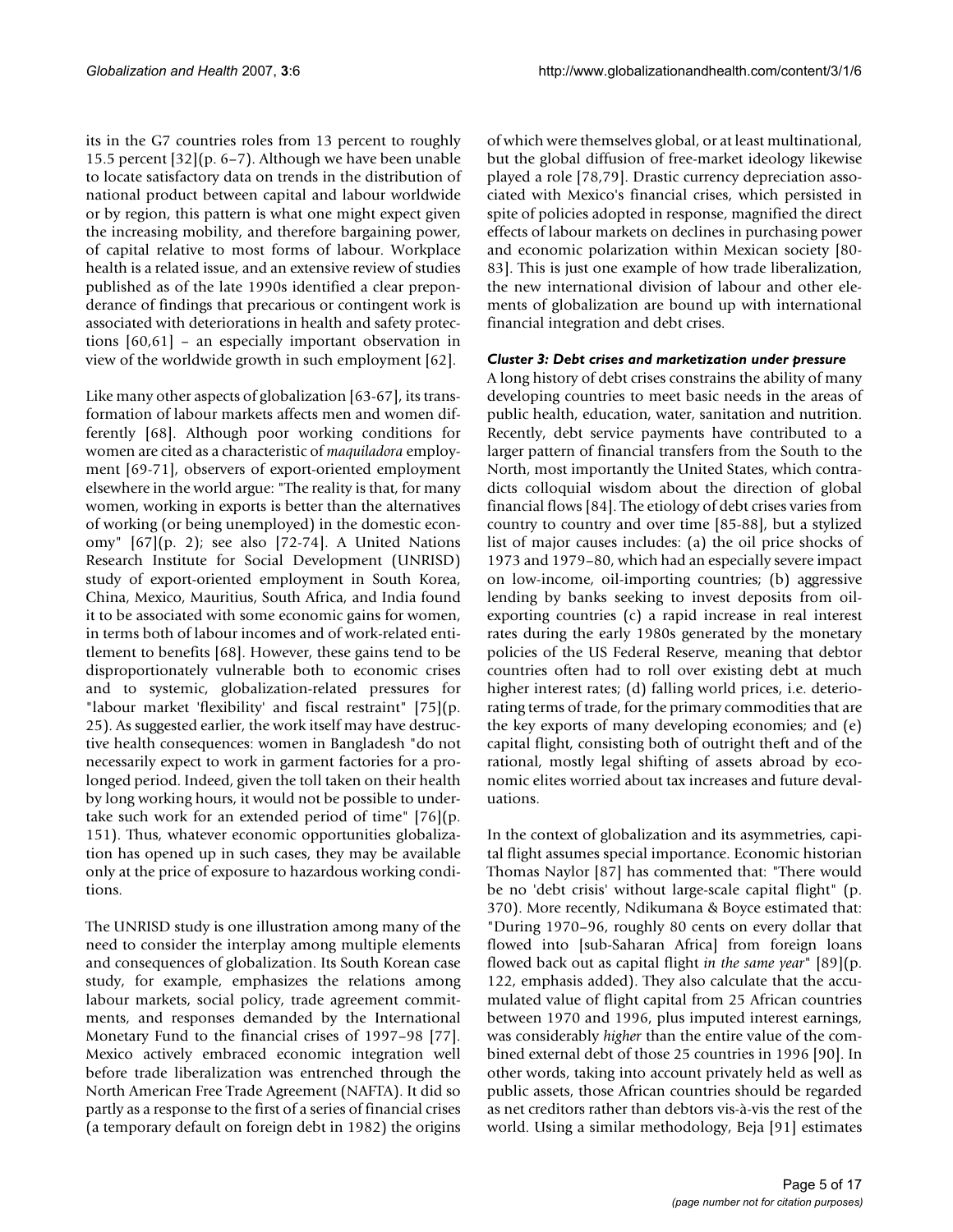the accumulated value of flight capital from Indonesia, Malaysia, the Philippines and Thailand over the period 1970–2000 at \$1 trillion, occurring not only during periods of financial crisis but also during periods of economic growth and stability.

A further precondition for the occurrence of debt crises is so basic that it is sometimes overlooked. Banks, national governments and multilateral institutions such as the World Bank have been willing, almost without exception, to accord leaders of developing countries what philosopher Thomas Pogge has called the "borrowing privilege": the right to incur debts on behalf of those they rule without having to defend the legitimacy of their rule. The borrowing privilege is accorded even to leaders who have taken power by force or deceit, maintain it by extreme repression, and are not accountable to citizens in any meaningful way [92].

The impacts of debt crises cannot be understood without considering structural adjustment: a term that entered the international development lexicon in 1980, when the World Bank initiated loans, normally in conjunction with stabilization loans from the IMF, that enabled recipient countries to reorganize their economies in order to increase their ability to repay external creditors. The urgency of such lending grew after 1982, when Mexico's announcement that it was prepared to default on loans made by major US banks raised concern about the stability of financial systems in the industrialized world. The conditionalities attached to World Bank and IMF loans, and to the associated rescheduling of loan payments, emphasized reduction of subsidies for basic items of consumption such as food; rapid removal of barriers to imports and foreign direct investment; reductions in state expenditures, particularly on social programmes such as health, education, water/sanitation and housing; and rapid privatization of state-owned enterprises, on the presumption that private service provision was inherently more efficient, and that proceeds from privatization could be used to ensure debt repayment [93,94]. In other words, the World Bank and IMF promoted multiple, more or less coordinated domestic policies of integrating national economies into the global marketplace. In keeping with widespread usage (see e.g. [94]), structural adjustment here refers to the entire set of domestic policies adopted to reorganize national economies in response to these demands.

Research on health-related impacts of structural adjustment confronts at least three design problems.

First, implementation of conditions attached to World Bank and IMF loans was often incomplete [95] – leaving open at least the theoretical possibility that if the reforms

in question had been undertaken even more aggressively, outcomes might have been more favourable. However, the recent history of market-oriented development policy in the two regions of the developing world where it has been pursued most aggressively, Latin America and Africa [96,97], calls this claim into question. So too does the pattern of magnification of inequality through labour market outcomes that has resulted from domestic marketization and export orientation [68,98].

Second, it can be difficult to separate effects of structural adjustment from those of the globalization-related economic crises that preceded and led to engagement with the World Bank and IMF.

Third, and relatedly, every assessment of public policy effects relies implicitly or explicitly on a counterfactual: an alternative state of the world against which the state of the world post-introduction of the policy in question is compared. If structural adjustment is compared with the continuation of business as usual, which would in many cases have involved (continued) hyperinflation and the isolation of countries from international financial markets, then structural adjustment may appear as the least destructive option. On the other hand, if the comparison is with an alternative set of policy options that would have given priority to meeting basic needs, then conclusions about the necessity and desirability of structural adjustment are likely to be less sanguine. For countries highly exposed to the international economy, this counterfactual requires further assumptions about an alternative international order at least partly driven by solidarity or conceptions of obligations that cross national borders – a point to which we return in the third and final article of the series.

A review of studies of the health effects of structural adjustment carried out for the Commission on Macroeconomics and Health [99] found a preponderance of negative effects among 76 studies identified, especially with respect to Africa. This review understated the case against structural adjustment because of incomplete sampling of the literature: the authors' review of the country cases from the "adjustment with a human face" study was cursory, and they did not consider ethnographic studies (e.g. [100-102]) and country-level participatory assessments (e.g. [103]) that shed considerable light on the human consequences of adjustment policies. A larger literature, in much of which a "social democratic" counterfactual [104](p.150) is implicit, describes negative effects of structural adjustment on SDH, but does not extrapolate from the conclusions to generate predictions or hypotheses on health outcomes (for illustrative examples see [94,94,103,105-110]).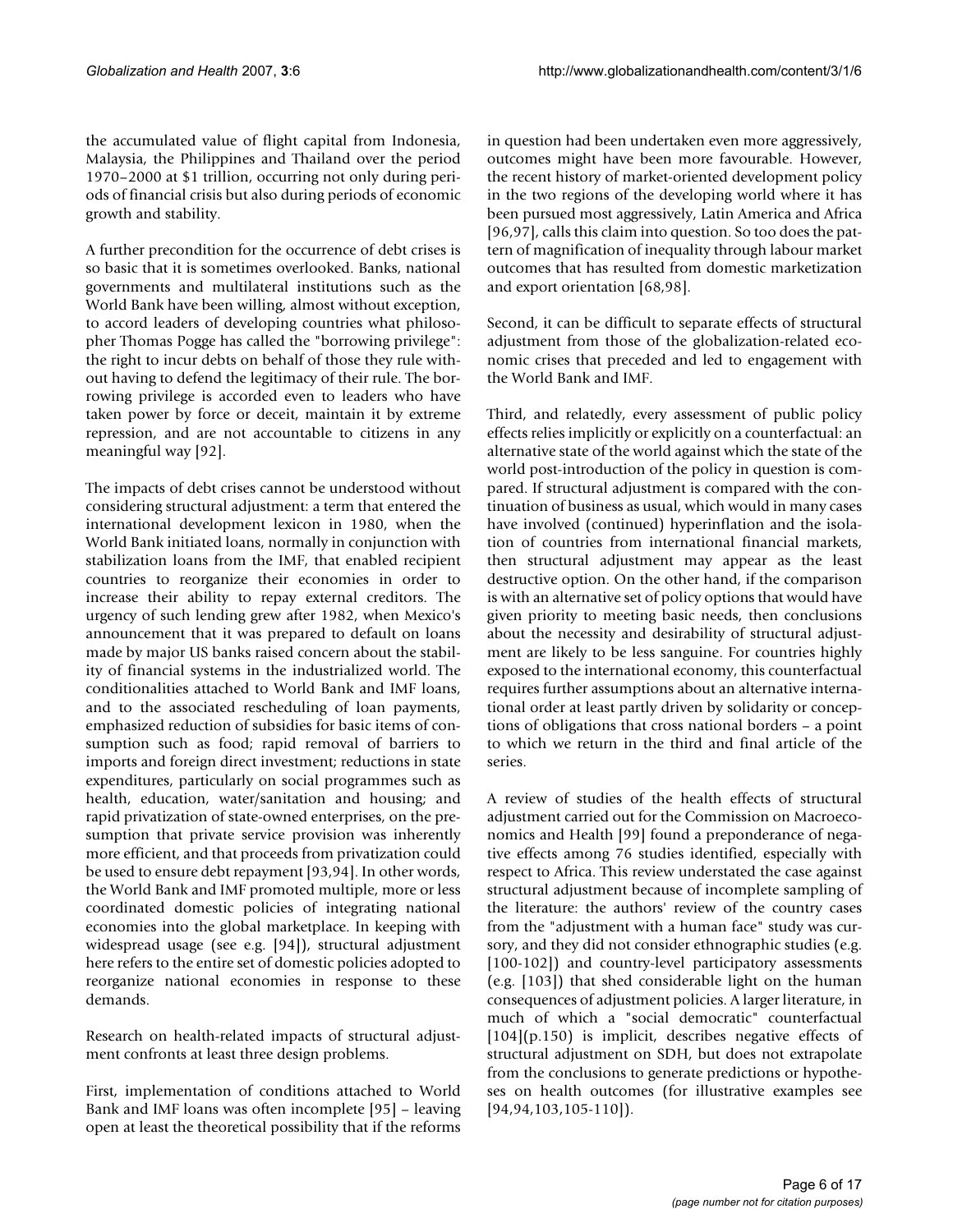A stylized summary is that structural adjustment operated on SDH both directly and indirectly. To illustrate, cuts in food subsidies and in government wages and employment had direct negative effects on access to nutrition and on household income. Import liberalization measures may also have had negative impacts on social structure mediated by labour markets, as livelihoods were lost to low-cost imports. The major effects on social structure, which are often difficult to trace to specific elements of structural adjustment programs (say, to import liberalization as opposed to cuts in state employment) have to do with poverty, income inequality and changing gender relations: for example, the disproportionate impact both on women's incomes and on their household activities (see e.g. [70,110]). Poverty and economic insecurity, in turn, have multiple effects on exposure and vulnerability, mediated by such factors as housing, working conditions, and access to nutrition and education. Structural adjustment also had important equity-related effects on health systems, by way of expenditure reductions and implementation of cost recovery measures.

It is difficult to separate impacts on SDH of domestic policies that were adopted in specific response to lender conditionalities from those adopted in response to the broader diffusion of market-oriented policy ideas. However, the policy changes undertaken as part of structural adjustment programs, which can be generically described as marketization or (re)commodification [63,111], are congruent with the market-oriented policy shifts that are a key element of globalization more generally [78,94]. Ideally, it would be useful to know how much of a country's social and economic policy orientation in year *x* can be attributed to responses to the World Bank and IMF, and how much to national decision-makers' interpretation of the available options within an international economic context over which they may have minimal influence. However, even if it were answerable this question would not alter the fact that if we want to know how globalization affects SDH by way of marketizing domestic social and economic policy, then research on structural adjustment is valuable independent of specific historical connections between lender conditionalities and policy responses. Indeed, given the breadth and depth of structural adjustment conditionalities, it may be the single most important body of evidence available.

That body of evidence is also valuable prospectively. Poverty reduction has replaced structural adjustment in the official vocabulary of the World Bank and the IMF, but similar macroeconomic policy directions can be observed in the Poverty Reduction Strategy Papers (PRSPs) that must be approved by the World Bank and IMF before countries can receive debt relief under the Heavily Indebted Poor Countries (HIPC) initiative and its successor program, the Multilateral Debt Relief Initiative (MDRI), both of which are discussed in the third article in the series. Increasingly, PRSPs are also required before a much larger number of countries can receive grants or concessional loans (i.e., loans at below-market interest) from the World Bank or funding from national development agencies [112,113]. The potential benefits of PRSPs include the explicit identification of poverty reduction as an objective of government policy, requirements for civil society participation, and other administrative conditions. As one specific illustration, Zambia's PRSP requires that District Health Management Boards actually receive at least 80 percent of their specified annual budgets [114](¶20), which apparently had not been the case in the past. On the other hand the macroeconomic policy content of PRSPs may be unduly influenced by lender preferences because of previous country experience with World Bank and IMF conditionalities [115](p. 26–31): in other words, the commitments of even the best-intentioned governments to poverty reduction may, understandably under the circumstances, be tempered by what they think these institutions want to hear [116].

## *Cluster 4: Financial liberalization and financial crises*

These are examples of overt conditionalities. However, "implicit conditionality" [117] created by the expectations of investors may be at least as important as an influence on public policy. Increased volumes of foreign direct investment (FDI) in production facilities have been accompanied by vastly more rapid growth in portfolio investment: in publicly traded shares, bonds, and an expanding range of financial instruments generically described as derivatives. Whereas the value of global FDI flows was \$1.2 trillion for all of 2006 [118], the *daily* value of foreign currency transactions is now estimated at \$1.9 trillion [119]. Financial liberalization exposes national economies to the uncertainties created by large and volatile short-term capital flows [120], instantiating Giddens' [121](p. 64) identification of globalization as "an intensification of world-wide social relations which link distant localities in such a way that local happenings are shaped by events occurring many miles away and vice versa." Unlike the imposition of conditionalities by the World Bank and IMF, large-scale disinvestment in response to apprehensions about the viability of a particular national economy or currency requires no formal coordination, still less any kind of conspiracy. It requires only reliance on similar sources of information, such as credit rating agencies [122], and comparable levels of risk aversion on the part of individual private investors and portfolio managers.

The effects of large-scale disinvestment and the resulting financial crises on the 'real economy' and on SDH have been devastating, undermining the livelihoods of hun-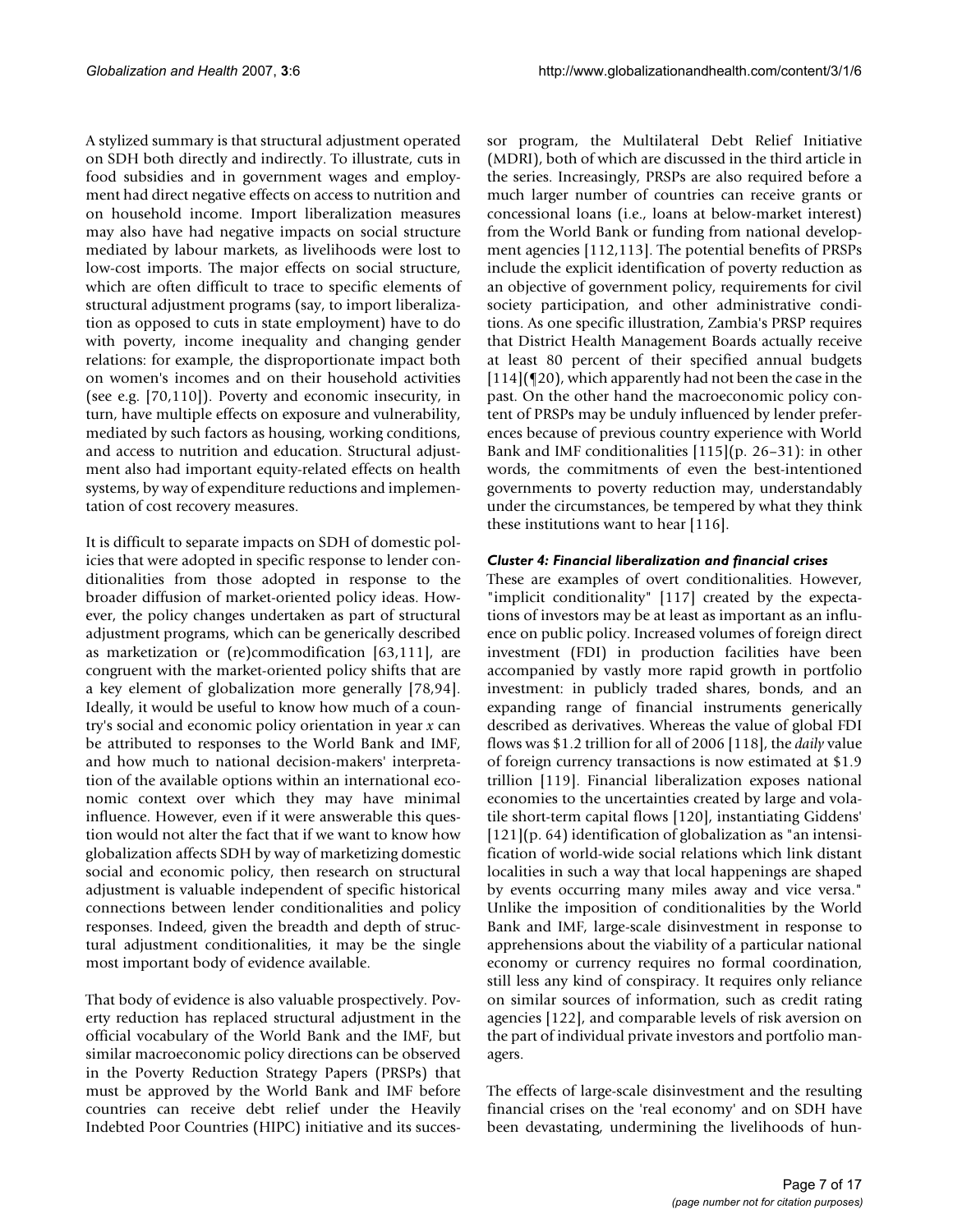dreds of millions of people as national currencies lost 50 percent or more of their value relative to hard currencies like the US dollar; purchasing power evaporated; and restoring the country's creditworthiness in the eyes of investors with the option of placing their assets elsewhere took priority over meeting basic needs domestically. This happened in Mexico in 1994–95, as Mexican and foreign investors shifted their assets out of Mexican government debt securities and forced further devaluation of the peso [123]; in south Asia in 1997–98, even among the socalled Tiger economies that were counted among globalization's success stories, after flight from the region's currencies began with speculation against the Thai baht [124- 126]; and most recently in Argentina in 2001–02 [127]. In an especially striking instance of long-distance effects, investor concern about the stability of all developing country currencies in the wake of crises in Korea (late 1997) and Russia (early 1998) led to a selloff of Brazilian assets that forced a currency devaluation. This happened even though connections between Brazil's economy, and the economic lives of most Brazilians, with events in Korea or Russia were minimal [128,129]. Predictably given existing national and household-level distributions of power and access to resources, the impact of financial crises is often felt first, and worst, by women [130,131] – suggesting, as do many other aspects of globalization's impacts, the need for a gender-specific approach to macroeconomic and social policy responses on the part of researchers, national governments, and multilateral institutions alike [64,65,132,133].

The effects of financial crises may sometimes be magnified by contractionary economic policies, financial sector liberalization or labour market 'reforms' undertaken in response, either as the price of bailouts from the IMF and industrialized country governments or as an attempt to restore credibility with investors who have shifted their assets elsewhere [134-138]. If financial liberalization promotes growth [138], it may be at the cost of an increase in economic inequality [136]; conversely, in at least one case (that of South Korea) financial crises actually generated political support for a limited expansion of the welfare state [139]. Less amenable to conflicting interpretations are the findings of a comparison of financial crises in 10 countries [140] that showed that employment recovers much more slowly than GDP in the aftermath of financial crises, exacerbating their effects on social stratification and the vulnerabilities associated with economic inequality and insecurity. A further effect is that the value of external debt obligations denominated in dollars or other hard currency climbs with any devaluation, creating additional economic constraints on domestic public sector budgets [141] in such areas as health care and education.

Using a schematic analogous to one developed with respect to globalization and HIV infection, described in the first article of this series [142], Hopkins [143] cites research showing that reductions in household income as a result of financial crises in Indonesia, Thailand and Malaysia during the late 1990s led to reduced food intake, health care utilization and education expenditure. Indicative of the potential health effects is a Korean national survey that found substantial increases in morbidity, and decreases in health service utilization, following the 1997 currency crisis [144]. Simultaneously, declining tax revenues led to lower public expenditure on health and education. The combined effect was to increase mortality and reduce longevity – a disturbing reprise of the findings of UNICEF's original *Adjustment With a Human Face* study [145]. Although the depth and duration of financial crises and their impacts on SDH vary considerably, asymmetry characterizes their origins and impacts both domestically (in terms of economic effects and the distribution of opportunities to escape them) and internationally (in terms of the global shift in power toward the owners of internationally mobile financial assets).

## *Cluster 5: Cities restructured by the global marketplace*

Long-distance effects of quite a different kind are evident in changing patterns of urban form and settlement, and assume special importance given the estimate that the world's urban population will have grown by more than two billion people between 2005 and 2030. Almost all of this growth will occur in countries with limited resources to provide urban and peri-urban infrastructure that is taken for granted in most of the industrialized world [146]. A consistent pattern in the transformation of cities and metropolitan areas by transnational economic integration, in countries rich and poor alike, is that gaps between economic winners and losers grow, based on their position within the global economy and the basis of their connection (or lack of connection) to it. Statistics on income disparities capture only part of the picture. Castells' description of the urban impacts of globalization in terms of a "space of flows" [147] is valuable because it reminds us that 'connectedness' to the networks of investment and information that characterize the globalized economy may have nothing to do with proximity as viewed on a road map. Castells observes that urban districts whose residents are not part of the "process that connects advanced services, producer centers, and markets in a global network" can become "irrelevant or even dysfunctional: for example, Mexico City's *colonias populares* (originally squatter settlements) that account for about two thirds of the megapolitan population, without playing any distinctive role in the functioning of Mexico City as an international business centre" [147](p. 380–381). Thus, large metropolitan areas will contain substantial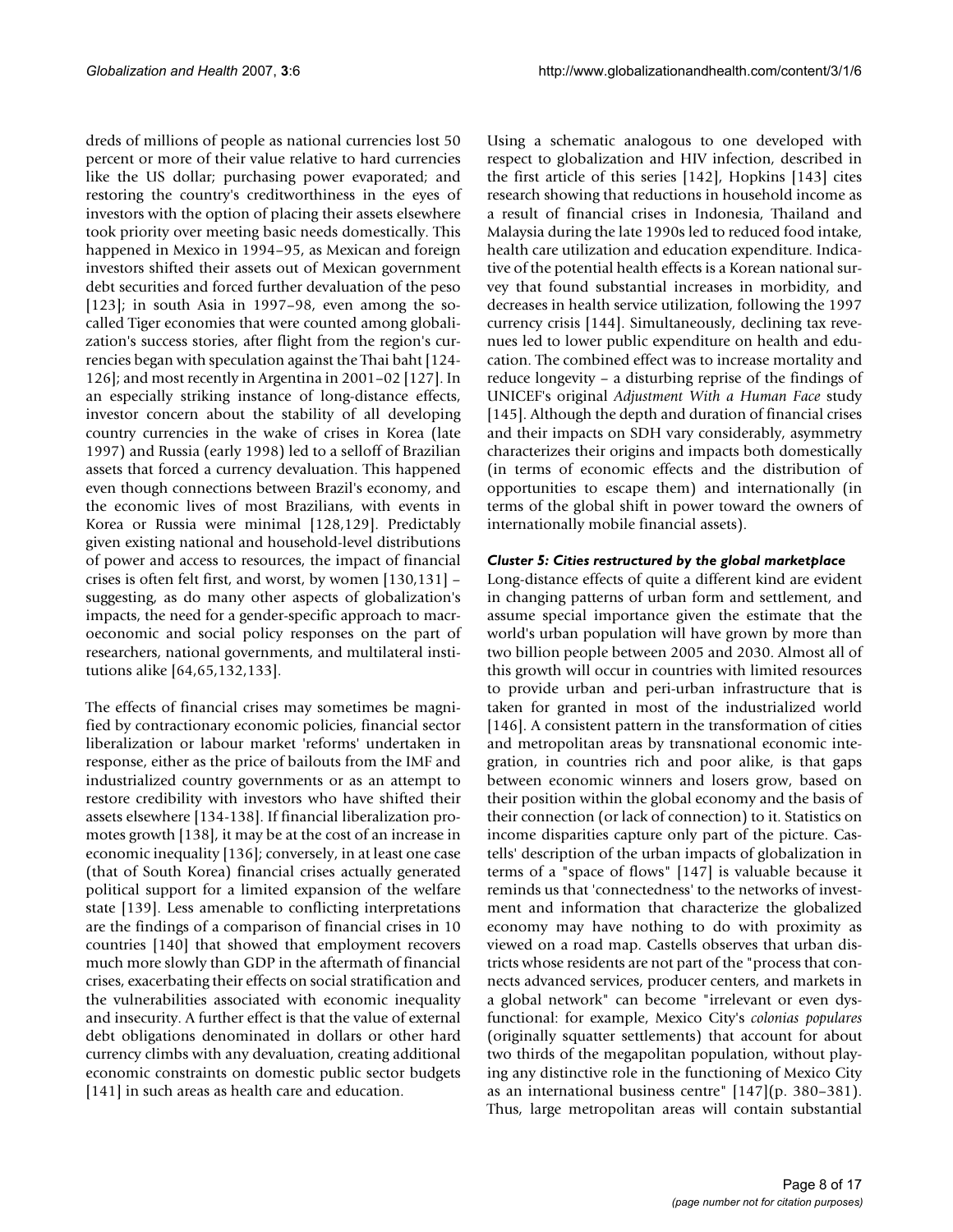"local populations that are either functionally unnecessary or socially disruptive" [147](p. 404).

Spatial divisions that reflect or reinforce the pattern of gains and losses from globalization arise in a variety of ways. In parts of the industrialized world, they have been initiated by large-scale job and income losses and economic polarization associated with deindustrialization [148-151]. Even in the immensely wealthy United States, some cities with economies built on manufacturing lost half to three-quarters of their manufacturing jobs in the second half of the 20<sup>th</sup> Century [152-154], with devastating effects on economic opportunities and the social fabric [155,156]. Urban 'revitalization' may include not only policies that favour more desirable (read: higher-income) residents, but also reconfiguration of urban space in pursuit of profitable commercial development and tourism revenues, similarly leading to displacement of residents and sometimes the literal enclosure of public spaces (see e.g. [157-162]). Residential segregation deepens through gentrification, suburbanization, and the creation of fortified enclaves with separate private systems of service provision, while those less able to pay are shifted to less desirable locations and rely on inferior services. Policy choices with special significance for the boundaries of inclusion/exclusion involve transportation, specifically the balance between public transit and car-centred development (see e.g. [160,163,164]). In this and other cases, access to essential resources is often determined by individual households' ability to pay or by group/neighbourhood attractiveness as a market. Poverty may be criminalized [165,166]. These processes are documented in an indispensable UN Habitat synthesis on *Cities in a Globalizing World* [167], hence the lack of more extensive references here.

Bidding contests for urban spaces, which epitomize the interplay of global power relations and local opportunities, are paralleled by contests over locationally valuable non-urban resources, notably those associated with the expanding business of tourism. These contests can exclude current, low-value or low-productivity users of a resource either by degradation, e.g. by using surface or ground water as a sink for the disposal of toxic wastes [168], or by enclosure, e.g. by pricing the use of specific locations and resources out of reach of all but the wealthy [169-171]. The common analytical denominators in these conflicts are: (a) in the global marketplace, some resources simply command too high a price to be used for the basic needs of people with limited purchasing power, and (b) domestically, the polarization of income and wealth that accompanies economic integration shifts the political allegiances of decisive political pluralities in the direction of private service provision rather than collective action. Asymmetry, once again.

## *Cluster 6: Globalization, natural resources and environmental exposures*

The global marketplace for natural resources and services or amenities provided by the natural environment creates an important and complex set of influences on SDH. Stonich and Bailey [172](p. 23–24) argue that pressure to increase export earnings leads governments to promote "export-oriented aquacultural development regardless of the social and environmental consequences," creating situations in which "the increasing use of low-value fish species in the production of fishmeal for aquacultural feeds in effect puts the poor in competition with shrimp," and with the rich consumers who can afford to buy them (see also [173]). This is one instance of a pattern noted by the health synthesis of findings from the Millennium Ecosystem Assessment (MEA) project, which explicitly recognized economic globalization as one of the drivers of change in ecosystems and human well-being by way of various causal pathways: "Historically, poor people disproportionately have lost access to ecosystem services as demand from wealthier populations has grown" [174](p. 28). The ecosystem services in question may themselves be essential to health, or else may be essential sources of livelihood the loss of which leads to economic insecurity and deprivation. The difference globalization makes is that winning bidders may be half a world away, as in Stonich's aquaculture example and in the case of markets for tropical timber, oil in Nigeria (where abundant resource revenues have failed to improve the grinding poverty and poor health status of much of the country's population), and coltan and other minerals in the Democratic Republic of the Congo [175-181].

As globalization increases aggregate demand for marketable resources and ecological services, it simultaneously fosters policies and institutions that facilitate control over gains and losses across entire regional economies by local elites and the dominant actors in global commodity chains (see e.g. [177,178]). Analysis of investment in developing countries by transnational logging companies in response to increasing global demand for tropical timber was strongly critical of the sustainability of forest management practices, and further noted that: "Where analysis is available... the economic benefit is minor, even in the short-term, and certainly far less than it could be if contracts were structured and negotiated differently. While large amounts of capital are involved, the revenue to national treasuries can be small because most of the profits leave the country or accrue in the hands of very few, often already wealthy and powerful local people" [179](p. 29, citations omitted). Transnational mineral firms are often the beneficiaries of large-scale financial support from export credit and insurance agencies in their home countries [182,183] – an element of global influence that appears to have received little research attention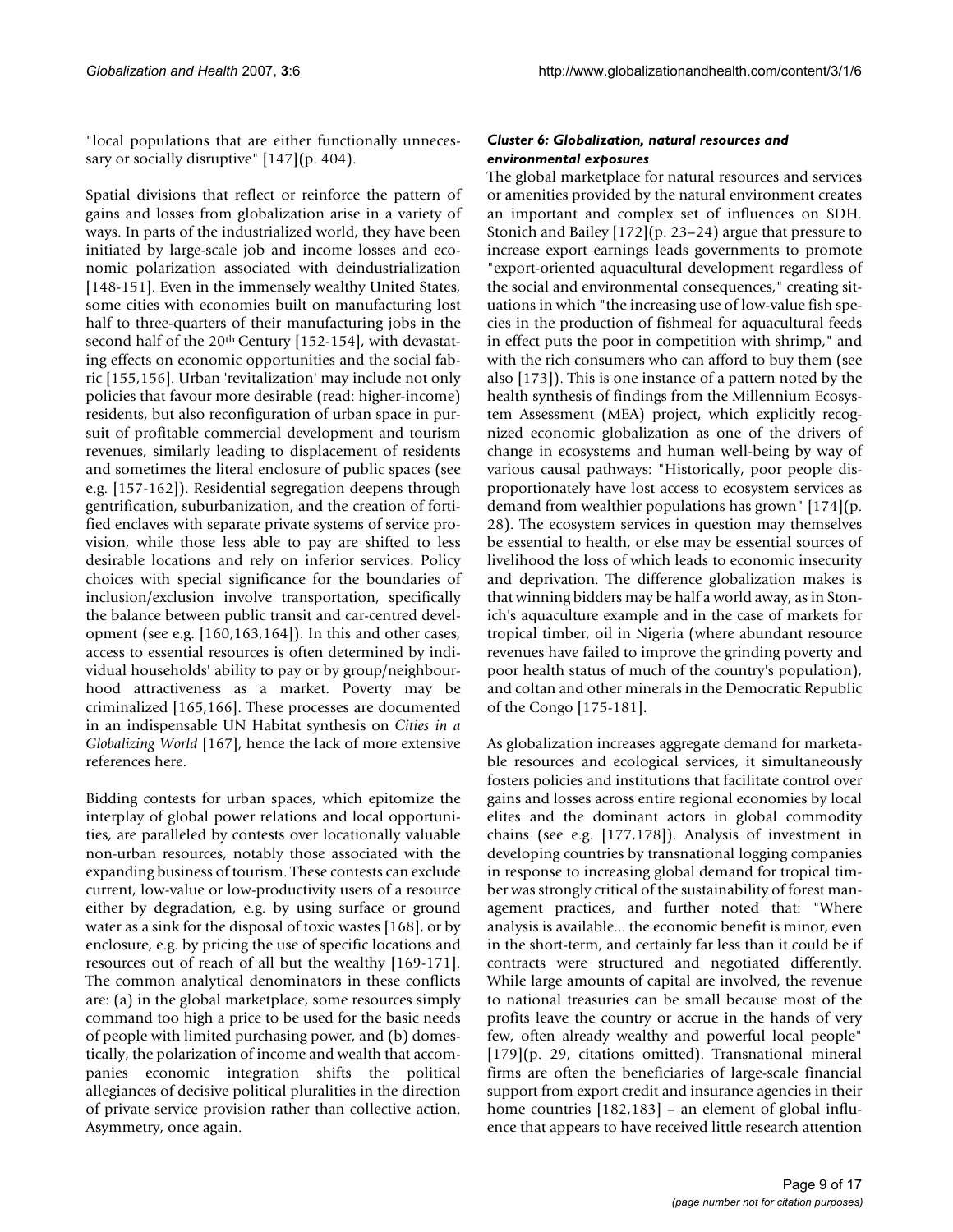outside a rather specialized community of CSOs. In such cases, global asymmetries of economic power are reflected in extreme inequalities in the distribution of benefits domestically.

The MEA health synthesis noted another set of differential exposures and vulnerabilities: "Poor populations are more vulnerable to adverse health effects from both local and global environmental changes" [174](p. 27), first of all because they are more likely to be exposed to hazards from which the rich can remove themselves. Disasters in Bhopal and New Orleans provide dramatic evidence of this point, as do the routine conditions of urban life for literally hundreds of millions of people worldwide [184]. It is estimated that more than 850 million people now live in slums, with the number projected to rise to 1.4 billion in 2020 in the absence of effective policy interventions [146]. Slum residence is an imperfect, but nevertheless useful proxy for exposure to urban environmental hazards including infectious disease related to inadequate sanitation and industrial pollution, as well as other quotidian risks exemplified by the collapse of a rain-soaked open rubbish dump that killed some of the residents of Manila's informal settlements in 2000 [185,186].

Some studies find a clear pattern of migration of hazardous industries to lower-income countries, notably to export processing zones (EPZs) [50,52]. Other, quantitative studies that do not focus on particular regions suggest that evidence for the emergence of industrial "pollution havens" is equivocal or absent [187,188]. An impressionistic assessment of such 'negative' findings is that many are compromised by (a) failure to focus on the global restructuring of production within specific industries or sectors; (b) concentration on foreign direct investment (FDI), without considering contractual arrangements such as outsourcing that are not recorded in FDI statistics but are extensively described in the literature on commodity or value chains; (c) inability to distinguish causal effects of lax environmental regulation on relocation of production (what the pollution haven hypothesis is all about) from those of other variables, such as low wages and flexible working conditions, that tend to operate in parallel; and (d) failure to distinguish between changes in pollution exposures attributable to industrial processes and to such factors as increased vehicle traffic. (Pollution exposures resulting from increased vehicle traffic may also be consequences of globalization, e.g. as it supports a growing 'middle class' and associated settlement patterns, but these consequences are analytically separable from the industrial migration or pollution havens hypotheses.) Substantial evidence also exists of the emergence of a global trade in hazardous wastes, with disposal in lowincome countries becoming increasingly attractive and

met with policy responses that are at best only partially effective [189-192].

In the background is the question of whether such environmental changes and their health impacts should be regarded as normal, in the sense that they are comparable to those undergone by the industrialized countries at comparable stages of their own economic development. Evidence of the extent to which contemporary technology allows for "technological leapfrogging" [193] and "dematerialization" [194], which avoid many environmentally destructive forms of industrial production and consumption, suggests that this conclusion should be rejected. However, environmental and resource impacts can alternatively be considered with reference to a green counterfactual that assumes transfer of clean technologies on favourable terms, along with serious efforts by the industrialized economies to reduce their consumption of natural resources and ecological services, and to adopt policies that minimize negative environmental and resource impacts outside their borders. Thus, globalization's negative effects on SDH that operate by way of the environment, like those that operate in other ways, must be regarded primarily as consequences of political choices and avoidable failures of governance.

## *Cluster 7: Marketization of health systems*

Health care interventions that would be taken for granted in the industrialized world are routinely unavailable, or available only to rich minorities, outside it [100,195,196]. As a result, literally millions of preventable deaths occur every year. Multilateral institutions like the World Bank have historically worsened this situation by promoting and reinforcing a market-oriented concept of health sector reform (HSR) that strongly favours private provision and financing [66,197,198]. Reductions in public sector health spending, introduction of user fees, and other cost recovery measures aimed at making health systems financially self-sustaining were often mandated as part of structural adjustment conditionalities [101,199-202] despite their regressive impacts. (Although the World Bank has now acknowledged the inequity of relying on user fees and private purchase of health care in its commendably equity-oriented 2006 *World Development Report* [203](p. 146–149), it continues to promote private health insurance in developing countries in conjunction with the financial services industry [204].)

Official user charges in some instances may replace informal, and even more inequitable patterns of side payments demanded by care providers or suppliers of medicines [205-207], but their effectiveness in generating revenue is limited, while access to health care for the poor and otherwise vulnerable often deteriorates (for reviews see [208- 212]; key case studies include [201,213-223]). This dete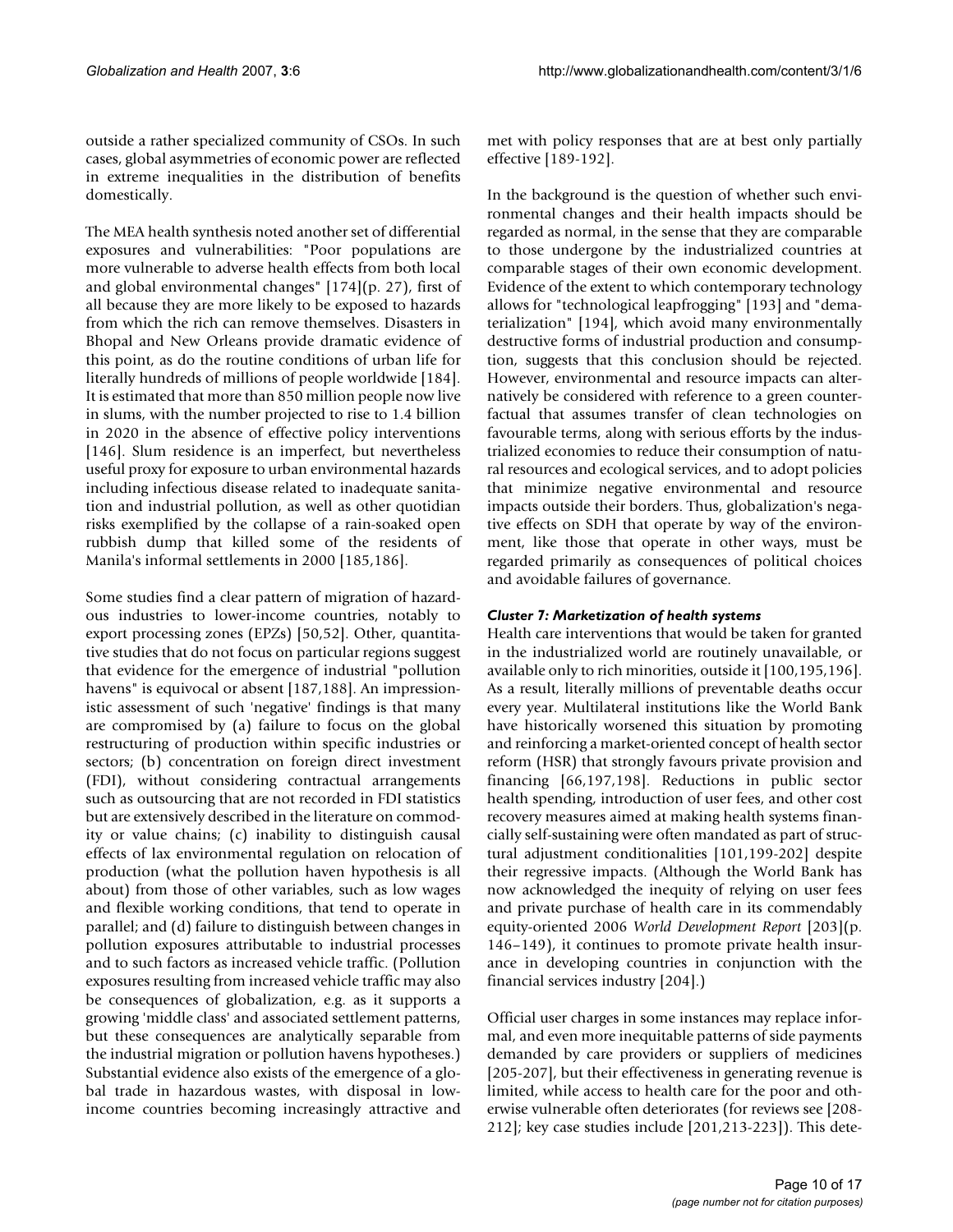rioration occurs because very large numbers of people simply cannot afford necessary health care [224-227]. Ethnographic research and the experiences of front-line care providers [100,195,228] support the conclusion that the issue is often not one of unwillingness to pay, but rather of inability to pay, and understandable reluctance to sell off assets that may be critical to the household's economic survival [224,229].

Marketization of health systems may also compromise progress in other health-related areas such as poverty reduction, as medical costs and lost earnings associated with serious illness create "medical poverty traps" [225]; as noted earlier, these effects will not be reflected in national poverty statistics when poverty is defined with reference to household consumption [14]. Viet Nam is often cited as an example of the poverty-reduction benefits of embracing the global marketplace, yet health indicators reflect the widespread 'double burden of disease' phenomenon in which infectious diseases largely eradicated in the industrialized world coexist with rapidly rising incidence of chronic non-infectious diseases and injuries from such causes as road traffic accidents [230]; opening up of domestic markets has been accompanied by the dismantling of relatively equitable systems for social and economic provision [215,220,230]. In a much larger country, whatever the economic gains from China's domestic social and economic policy reforms, a survey of several Chinese provinces found that the percentage of women with insurance coverage for prenatal and delivery services fell from 58.3 percent in 1989 to 34.7 percent in 1997; overall access to insurance coverage, already available to just one in four Chinese in 1989, continued to decline slowly through the 1990s [231]. The public share of health expenditures fell by over half between 1980 and 1998, almost trebling the portion paid by households [219], leading to the growth of private delivery systems for those who could afford them, and increased cost-recovery for services that were still under some form of public health insurance. The result was an increase in the number of people who fell into poverty by exhausting their income and savings to pay for medical treatment [219] and a slowdown in China's population health improvements, particularly infant mortality and life expectancy [231]. It remains to be seen whether recent initiatives to reverse deterioration in access to health care for the poor, notably in rural areas, will be effective [232](p.15–19), [233].

Four further dimensions of globalization's effects on health systems must be considered.

First, despite a WTO interpretation of TRIPS that limits patent protection for essential medicines, concern remains about the effectiveness of this interpretation as

reflected both in national legislation (in countries with substantial pharmaceutical industries) and trade policy practice (in countries without) [234].

Second, commitments made under the General Agreement on Trade in Services (GATS) and bilateral and regional agreements such as NAFTA have the potential to lock in privatization initiatives against future governments' efforts to expand public provision or insurance [235,236], although disagreement exists about the seriousness of this prospect.

Third, the 'brain drain' of health professionals from developing countries, in particular those in sub-Saharan Africa, to industrialized countries where they can earn far more is now recognized as one of the most serious problems confronting health systems [237-239]. Solutions remain elusive because the situation reflects a bidding contest for the services of health professionals that is analogous in many respects to the bidding contests for urban space and locationally valuable resources described in the preceding section.

Fourth, health research priorities based on the availability of private funding are highly problematic on health equity grounds. Private for-profit firms (mainly pharmaceutical firms) now outspend governments worldwide on health research [240]; the Bill and Melinda Gates Foundation had more money at its disposal than the World Health Organization [241] even before its recent windfall from the assets of Warren Buffett; and public funding agencies in many industrialized countries link their priorities to the anticipation of commercial returns. The result is a major mismatch between health research priorities and the main contributors to the burden of disease outside the industrialized world. Of 1556 new drugs (new chemical entities) marketed between 1975 and 2004, only 21 were for neglected diseases, malaria and tuberculosis [242]. This figure does not reflect a recent increase in research activity related to 'neglected diseases' that has not yet led to new marketable products [243]; neither does it take into account the potential applicability to developing country contexts of much research that addresses chronic noncommunicable diseases once largely confined to the industrialized world, as the double burden of disease phenomenon becomes more significant.

## *Coda*

The story of globalization's impacts on health that is outlined here is not a cheerful one. Critics might argue that we have failed to consider the parallel increases in wealth and health worldwide during the second half of the last century, and their historical point is undeniably accurate. Economic growth has indeed made a large number of concrete contributions to SDH, for example by supporting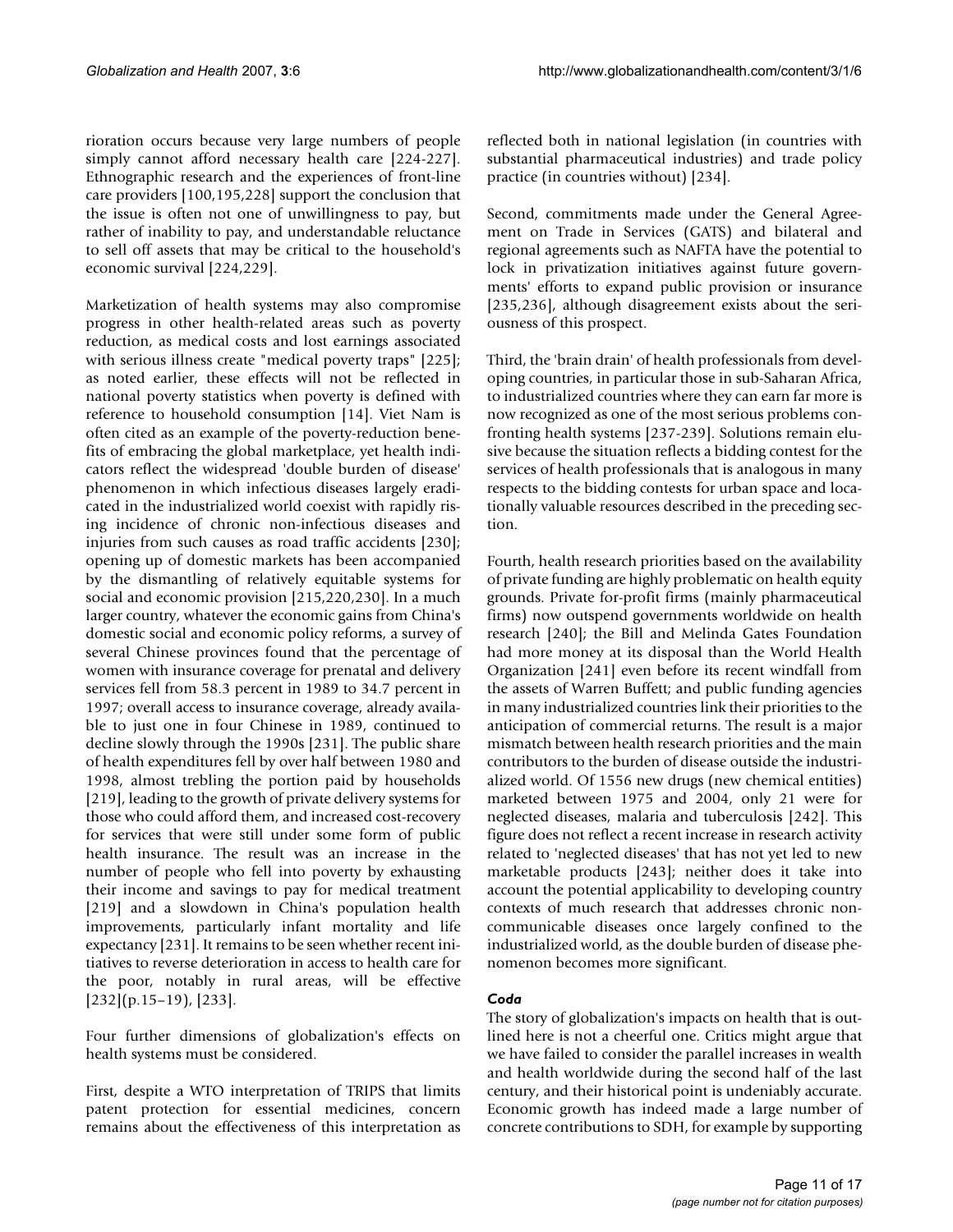the transition to cleaner fuels for cooking and a resulting decrease in pollution-related respiratory diseases, even as this transition remains elusive for large numbers of the world's people [244]. Further, as noted in the first article of the series, a leading researcher on growth and health warns that "economic growth, by itself, will not be enough to improve population health, at least in any acceptable time." He continued with the observation that: "As far as health is concerned, the market, by itself, is not a substitute for collective action" [245]; for elaboration see [246]. Even leaving aside this observation, the past is not always a reliable guide to the future. Grand narratives about globalization and health that rely on one or two measures of either global market integration or health yield unconvincing conclusions, and their failure explicitly to address the multiple asymmetries that characterize contemporary globalization means they provide little guidance for policy. In this article we have chosen to focus our gaze more precisely. Our findings are not definitive, but they point to a certain urgency in rearranging the rules under which contemporary globalization is unfolding. A preliminary description of key elements of the necessary rearrangement is provided in the third and final article of this series.

#### **Competing interests**

The author(s) declare that they have no competing interests.

#### **Authors' contributions**

The authors contributed equally to the conception and design of the study; acquisition, analysis and interpretation of data; and drafting of the manuscript. Both authors have read and approved the final manuscript.

#### **Acknowledgements**

A much earlier version of this series of articles was prepared in Spring, 2005, as part of the process of selecting the Knowledge Networks that support the WHO Commission on Social Determinants of Health. The authors are, respectively, chair and "Hub" coordinator for the Globalization Knowledge Network. Comments from members of that Network, participants in the World Institute for Development Economics Research conference on Advancing Health Equity in September, 2006, and a total of nine external reviewers have substantially improved this series of articles. Initial research funding was provided through a contract with the World Health Organization's Commission on Social Determinants of Health, and subsequent funding through a contribution agreement between the University of Ottawa and the International Affairs Directorate of Health Canada. However, all views expressed are exclusively those of the authors. The articles are not a policy statement by the Knowledge Network and do not represent a position of the Commission on Social Determinants of Health, the WHO or Health Canada. Funding agencies had no role in the study's design, the collection of data or the interpretation of results.

#### **References**

Birdsall N: Stormy Days on an Open Field: Asymmetries in the Global Econ*omy, Research Paper 2006/31 Helsinki: World Institute for Development* *Economics Research* 2006 [\[http://www.wider.unu.edu/publications/rps/](http://www.wider.unu.edu/publications/rps/rps2006/rp2006-31.pdf) [rps2006/rp2006-31.pdf](http://www.wider.unu.edu/publications/rps/rps2006/rp2006-31.pdf)].

- 2. Sassen S: *Losing Control? Sovereignty in an Age of Globalization* New York: Columbia University Press;; 1996.
- 3. World Bank: **World Development Indicators (online).** [\[http://](http://devdata.worldbank.org/wdi2006/contents/index2.htm) [devdata.worldbank.org/wdi2006/contents/index2.htm\]](http://devdata.worldbank.org/wdi2006/contents/index2.htm).
- 4. Feachem RGA: **[Globalisation is good for your health, mostly.](http://www.ncbi.nlm.nih.gov/entrez/query.fcgi?cmd=Retrieve&db=PubMed&dopt=Abstract&list_uids=11532848)** *BMJ* 2001, **323:**504-506.
- 5. Dollar D: *Globalization, Inequality, and Poverty since 1980* Washington, DC: World Bank; 2001.
- 6. Dollar D, Kraay A: *Growth Is Good for the Poor* Washington, DC: World Bank; 2002.
- 7. Dollar D: **Global Economic Integration and Global Inequality.** *Globalisation, Living Standards and Inequality: Recent Progress and Continuing Challenges, Proceedings of a Conference held in Sydney* 2002:9-36 [<http://www.rba.gov.au/PublicationsAndResearch/Conferences/2002/> ]. Canberra: Reserve Bank of Australia 27–28 May 2002
- 8. Birdsall N, Hamoudi A: *Commodity Dependence, Trade, and Growth: When "oppenness" is not enough, CGD Working Paper 7* Washington, DC: Center for Global Development; 2002.
- 9. Milanovic B: **The two faces of globalization: against globalization as we know it.** *World Development* 2003, **31:**667-683.
- 10. Dowrick S, Golley J: **Trade openness and growth: Who benefits?** *Oxford Review of Economic Policy* 2004, **20:**38-56.
- 11. Chen S, Ravallion M: **How have the world's poorest fared since the early 1980s?** *World Bank Research Observer* 2004, **19:**141-169.
- 12. Reddy SG, Pogge TW: *How Not to Count the Poor, version 6.2* 2005 [[http://www.socialanalysis.org\]](http://www.socialanalysis.org). New York: Columbia University
- 13. Satterthwaite D: **The millennium development goals and urban poverty reduction: great expectations and nonsense statistics.** *Environment and Urbanization* 2003, **15:**181-190 [\[http://](http://eau.sagepub.com/cgi/reprint/15/2/179) [eau.sagepub.com/cgi/reprint/15/2/179](http://eau.sagepub.com/cgi/reprint/15/2/179)].
- 14. van Doorslaer E, O'Donnell O, Rannan-Eliya RP, Somanathan A, Adhikari SR, Garg CC, Harbianto D, Herrin AN, Huq MN, Ibragimova S: **[Effect of payments for health care on poverty estimates in](http://www.ncbi.nlm.nih.gov/entrez/query.fcgi?cmd=Retrieve&db=PubMed&dopt=Abstract&list_uids=17046468) [11 countries in Asia: an analysis of household survey data.](http://www.ncbi.nlm.nih.gov/entrez/query.fcgi?cmd=Retrieve&db=PubMed&dopt=Abstract&list_uids=17046468)** *Lancet* 2006, **368(9544):**1357-1364.
- 15. Reddy SG, Minoiu C: *Has world poverty really fallen during the 1990s? Prepared for WIDER Jubilee Conference on the Future of Development Economics* 2005 [[http://www.columbia.edu/~sr793/sensitivityanaly](http://www.columbia.edu/~sr793/sensitivityanalysis.pdf) [sis.pdf\]](http://www.columbia.edu/~sr793/sensitivityanalysis.pdf). New York: Columbia University
- 16. Ravallion M: *Looking Beyond Averages in the Trade and Poverty Debate, Research Paper No. 2005/29* 2005 [[http://www.wider.unu.edu/publica](http://www.wider.unu.edu/publications/rps/rps2005/rp2005-29.pdf) [tions/rps/rps2005/rp2005-29.pdf\]](http://www.wider.unu.edu/publications/rps/rps2005/rp2005-29.pdf). Helsinki: World Institute for Development Economics Research
- 17. Woodward D, Simms A: *Growth Isn't Working: The unbalanced distribution of benefits and costs from economic growth* 2006 [[http://www.new](http://www.neweconomics.org/gen/uploads/hrfu5w555mzd3f55m2vqwty502022006112929.pdf) [economics.org/gen/uploads/](http://www.neweconomics.org/gen/uploads/hrfu5w555mzd3f55m2vqwty502022006112929.pdf) [hrfu5w555mzd3f55m2vqwty502022006112929.pdf\]](http://www.neweconomics.org/gen/uploads/hrfu5w555mzd3f55m2vqwty502022006112929.pdf). London: New Economics Foundation
- 18. Jubany F, Meltzer J: *The Achilles' Heel of Latin America. The State of the Debate on Inequality, FPP 04-5* Ottawa: Canadian Foundation for the Americas (FOCAL); 2004.
- 19. Paes de Barros R, Contreras D, Feres JC, Ferreira FHG, Ganuza E, Hansen E, Leite PG, Lopez-Calva LF, Mancero X, Medina F, *et al.*: *Meeting the Millennium Poverty Reduction Targets in Latin America and the Caribbean* Santiago: United Nations Economic Commission for Latin America and the Caribbean; 2002.
- 20. de Ferranti D, Perry G, Ferreira FH, Walton M: *Inequality in Latin America & the Caribbean: Breaking with History?* Washington, DC: World Bank; 2004.
- 21. Jeter J: **The dumping ground: As Zambia courts western markets, used goods arrive at a heavy price.** *Washington Post* :A1. April 22, 2002
- 22. Atarah L: *Playing Chicken: Ghana vs. the IMF* 2005 [\[http://www.corp](http://www.corpwatch.org/article.php?id=12394) [watch.org/article.php?id=12394](http://www.corpwatch.org/article.php?id=12394)]. Oakland, CA: Corporate Watch
- 23. Henriques G, Patel R: *NAFTA, Corn, and Mexico's Agricultural Trade Liberalization* 2004 [\[http://www.americaspolicy.org/pdf/reports/](http://www.americaspolicy.org/pdf/reports/0402nafta.pdf) [0402nafta.pdf](http://www.americaspolicy.org/pdf/reports/0402nafta.pdf)]. Silver City, NM: Americas Program, Interhemispheric Resource Center
- 24. Akyüz Y: *Trade, Growth and Industrialization: Issues, Experience and Policy Challenges* Geneva: Third World Network; 2005.
- 25. Rugman AM, Verbeke A: **The World Trade Organization, multinational enterprise, and civil society.** In *Sustaining Global Growth and Development: G7 and IMF Governance* Edited by: Fratianni M, Savona P, Kirton J. Aldershot: Ashgate; 2003:81-97.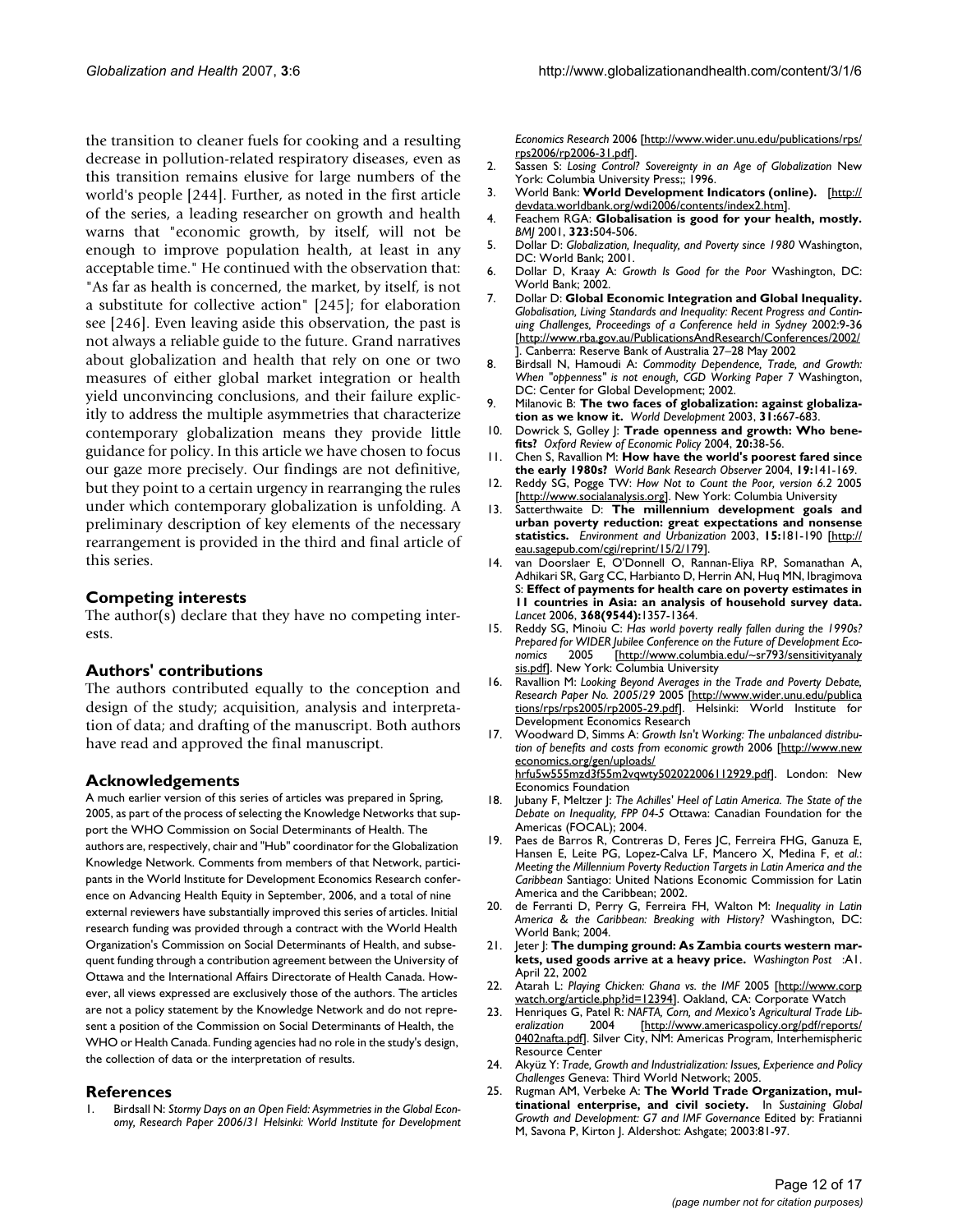- 26. Millen JV, Holtz TH: **Dying for growth, Part I: transnational corporations and the health of the poor.** In *Dying for Growth: Global Inequality and the Health of the Poor* Edited by: Kim JY, Millen JV, Irwin Gershman J. Monroe, Maine: Common Courage Press; 2000:177-224.
- 27. Millen JV, Lyon E, Irwin A: **Dying for growth, Part II: the political influence of national and transnational corporations.** In *Dying for Growth: Global Inequality and the Health of the Poor* Edited by: Kim JY, Millen JV, Irwin A, Gershman J. Monroe, Maine: Common Courage Press; 2000:225-244.
- 28. Dicken P: *Global Shift: Reshaping the Global Economic Map in the 21st Century* 4th edition. New York: Guilford Press; 2003.
- 29. Fröbel F, Heinrichs J, Kreye O: *The New International Division of Labour* Cambridge: Cambridge University Press; 1980.
- 30. World Bank: *World Development Report 1995: Workers in an Integrating World* New York: Oxford University Press; 1995.
- 31. World Bank: *Global Economic Prospects 2007: Managing the Next Wave of Globalization* Washington, DC: World Bank; 2007.
- 32. Woodall P: **The new titans: A survey of the world economy.** *Economist* . (September 16, 2006)
- 33. Cornia GA: *Policy Reform and Income Distribution, ST/ESA/2005/DWP/3* New York: United Nations Department of Economic and Social Affairs; 2005.
- 34. Barboza D: **China drafts law to empower unions and end labor abuse.** *New York Times* . October 13, 2006
- 35. Cerny PG: **Restructuring the political arena: globalization and the paradoxes of the competition state.** In *Globalization and its Critics: Perspectives from Political Economy* Edited by: Germain RD. Houndmills: Macmillan; 2000:117-138.
- 36. Krugman P: **Growing world trade: Causes and consequences.** *Brookings Papers on Economic Activity* 1995, **1995:**327-377.
- 37. Gereffi G, Korzeniewicz M, eds: *Commodity chains and global capitalism* New York: Praeger; 1994.
- 38. Gereffi G: **International trade and industrial upgrading in the apparel commodity chain.** *Journal of International Economics* 1999, **48:**37-70.
- 39. Gereffi G, Memedovic O: *The Global Apparel Value Chain: What Prospects for Upgrading by Developing Countries?* Vienna: United Nations Industrial Development Organization; 2003.
- 40. Gereffi G: **Global production systems and third world development.** In *Global Change, Regional Response: The New International Context of Development* Edited by: Stallings B. Cambridge: Cambridge University Press; 1995:100-142.
- 41. Collins JL: New directions in commodity chain analysis of glo**bal development processes.** In *New Directions in the Sociology of Global Development Volume 11*. Edited by: Buttel FH, McMichael P. Amsterdam: Elsevier/JAI; 2005:3-18.
- 42. Milberg W: **The changing structure of trade linked to global production systems: What are the policy implications?** *International Labour Review* 2004, **143:**45-90.
- 43. Donaghu M, Barff R: **Nike just did it: International subcontracting and flexibility in athletic footwear production.** *Regional Studies* 1990, **24:**537-552.
- 44. Rothenberg-Aalami J: **Coming full circle? Forging missing links along Nike's integrated production networks.** *Global Networks-A Journal of Transnational Affairs* 2004, **4:**335-354.
- 45. United Nations Conference on Trade and Development: *World Investment Report 2002: Transnational Corporations and Export Competitiveness* New York and Geneva: UNCTAD; 2002.
- 46. Hualde A: **Skills segmentation and social polarization in Tijuana's Maquiladoras.** In *The Social Costs of Industrial Growth in Northern Mexico* Edited by: Kopinak K. La Jolla, CA: Centre for US-Mexican Studies, University of California – San Diego; 2004:35-63.
- 47. Cypher JM: **Developing disarticulation within the Mexican economy.** *Latin American Perspectives* 2001, **28:**11-37.
- 48. Cypher JM: **Development diverted: Socioeconomic characteristics and impacts of mature maquilization.** In *The Social Costs of Industrial Growth in Northern Mexico* Edited by: Kopinak K. La Jolla, CA: Centre for US-Mexican Studies, University of California – San Diego; 2004:343-382.
- 49. **Mexico's economy: The sucking sound from the East.** *Economist* :35-36. (July 26, 2003)
- 50. Frey RS: **The transfer of core-based hazardous production processes to the export processing zones of the periphery: the maquiladora centers of northern Mexico.** *Journal of World-*

*Systems Research* 2003, **9:**317-354 [\[http://jwsr.ucr.edu/archive/vol9/](http://jwsr.ucr.edu/archive/vol9/number2/pdf/jwsr-v9n2-frey.pdf) [number2/pdf/jwsr-v9n2-frey.pdf\]](http://jwsr.ucr.edu/archive/vol9/number2/pdf/jwsr-v9n2-frey.pdf).

- 51. Kopinak K: **Environmental Implications of New Mexican Industrial Investment: The Rise of Asian Origin Maquiladoras As Generators of Hazardous Waste.** *Asian Journal of Latin American Studies* 2002, **15:**91-120.
- 52. Kopinak K, Barajas R: **Too close for comfort? The proximity of industrial hazardous wastes to local populations in Tijuana, Baja California.** *Journal of Environment and Development* 2002, **11:**215-246.
- 53. Jenkins R: *Globalization, Production and Poverty, Research Paper 2005/40* 2005 [[http://www.wider.unu.edu/publications/rps/rps2005/rp2005-](http://www.wider.unu.edu/publications/rps/rps2005/rp2005-40.pdf)<br>20.pdf]. Helsinki: World Institute for Developme Economics Helsinki: World Institute for Developme Economics Research
- 54. Nadvi K: **Globalization and Poverty: How can Global Value Chain Research Inform the Policy Debate?** *IDS Bulletin* 2004, **35(1):**20-30.
- 55. Blum JA: **Degradation without Deskilling: Twenty-five Years in the San Francisco Shipyards.** In *Global Ethnography: Forces, Connections, and Imaginations in a Postmodern World* Edited by: Burawoy M, Blum JA, George S, Gille Z, Gowan T, Haney L, Klawiter M, Lopez S, ÓRiain S, Thayer M. Berkeley: University of California Press; 2000:106-136.
- 56. Nickell S, Bell B: **The collapse in demand for the unskilled and unemployment across the OECD.** *Oxford Review of Economic Policy* 1995, **11:**40-62.
- 57. Cox RW: **Civil society at the turn of the millenium: prospects for an alternative world order.** *Review of International Studies* 1999, **25:**3-28.
- 58. United Nations Economic Commission for Latin America and the Caribbean: *Social Panorama of Latin America 1999–2000* Santiago: ECLAC; 2000.
- 59. Palma JG: *Globalizing Inequality: 'Centrifugal' and 'Centripetal' Forces at Work, ST/ESA/2006/DWP/35* New York: United Nations Department of Economic and Social Affairs; 2006.
- Quinlan M, Mayhew C, Bohle P: [The global expansion of precar](http://www.ncbi.nlm.nih.gov/entrez/query.fcgi?cmd=Retrieve&db=PubMed&dopt=Abstract&list_uids=11407174)**[ious employment, work disorganization, and consequences](http://www.ncbi.nlm.nih.gov/entrez/query.fcgi?cmd=Retrieve&db=PubMed&dopt=Abstract&list_uids=11407174) [for occupational health: a review of recent research.](http://www.ncbi.nlm.nih.gov/entrez/query.fcgi?cmd=Retrieve&db=PubMed&dopt=Abstract&list_uids=11407174)** *International Journal of Health Services* 2001, **31:**335-414.
- Quinlan M, Mayhew C, Bohle P: [The global expansion of precar](http://www.ncbi.nlm.nih.gov/entrez/query.fcgi?cmd=Retrieve&db=PubMed&dopt=Abstract&list_uids=11562003)**ious employment, work disorganization, and consequences [for occupational health: placing the debate in a comparative](http://www.ncbi.nlm.nih.gov/entrez/query.fcgi?cmd=Retrieve&db=PubMed&dopt=Abstract&list_uids=11562003) [historical context.](http://www.ncbi.nlm.nih.gov/entrez/query.fcgi?cmd=Retrieve&db=PubMed&dopt=Abstract&list_uids=11562003)** *International Journal of Health Services* 2001, **31:**507-536.
- 62. International Labour Organization Socio-Economic Security Programme: *Economic Security for a Better World* Geneva: ILO; 2004.
- 63. Elson D, Cagatay N: **The Social Content of Macroeconomic Policies.** *World Development* 2000, **28:**1347-1364.
- 64. Elson D: **Gender Justice, Human Rights and Neo-liberal Economic Policies.** In *Gender Justice, Development and Rights* Edited by: Molyneux M, Razavi S. Oxford: Oxford University Press; 2002:78-114.
- 65. Elson D: **Engendering Government Budgets in the Context of Globalization(s).** *International Feminist Journal of Politics* 2004, **6:**623-642.
- 66. Petchesky RP: *Global Prescriptions: Gendering Health and Human Rights* London: Zed Books; 2003.
- 67. Barrientos S, Kabeer N, Hossain N: *The gender dimensions of the globalization of production, Working Paper 17* 2004 [[http://www.ilo.org/](http://www.ilo.org/public/english/bureau/integration/download/publicat/4_3_246_wcsdg-wp-17.pdf) [public/english/bureau/integration/download/publicat/](http://www.ilo.org/public/english/bureau/integration/download/publicat/4_3_246_wcsdg-wp-17.pdf) [4\\_3\\_246\\_wcsdg-wp-17.pdf\]](http://www.ilo.org/public/english/bureau/integration/download/publicat/4_3_246_wcsdg-wp-17.pdf). Geneva: World Commission on the Social Dimensions of Globalization
- 68. Razavi S, Pearson R, Danloy C, eds: *Globalization, Export-oriented Employment and Social Policy: Gendered Connections* Houndmills: Palgrave Macmillan; 2004.
- 69. Fussell E: **Making labor flexible: The recomposition of Tijuana's maquiladora female labor force.** *Feminist Economics* 2000, **6:**59-79.
- Alarcón-González D, McKinley T: The Adverse Effects of Struc**tural Adjustment on Working Women in Mexico.** *Latin American Perspectives* 1999, **26:**103-117.
- 71. Martínez M: **Women in the Maquiladora Industry: Toward Understanding Gender and Regional Dynamics in Mexico.** In *The Social Costs of Industrial Growth in Northern Mexico* Edited by: Kopinak K. La Jolla, CA: Centre for US-Mexican Studies, University of California – San Diego; 2004:65-95.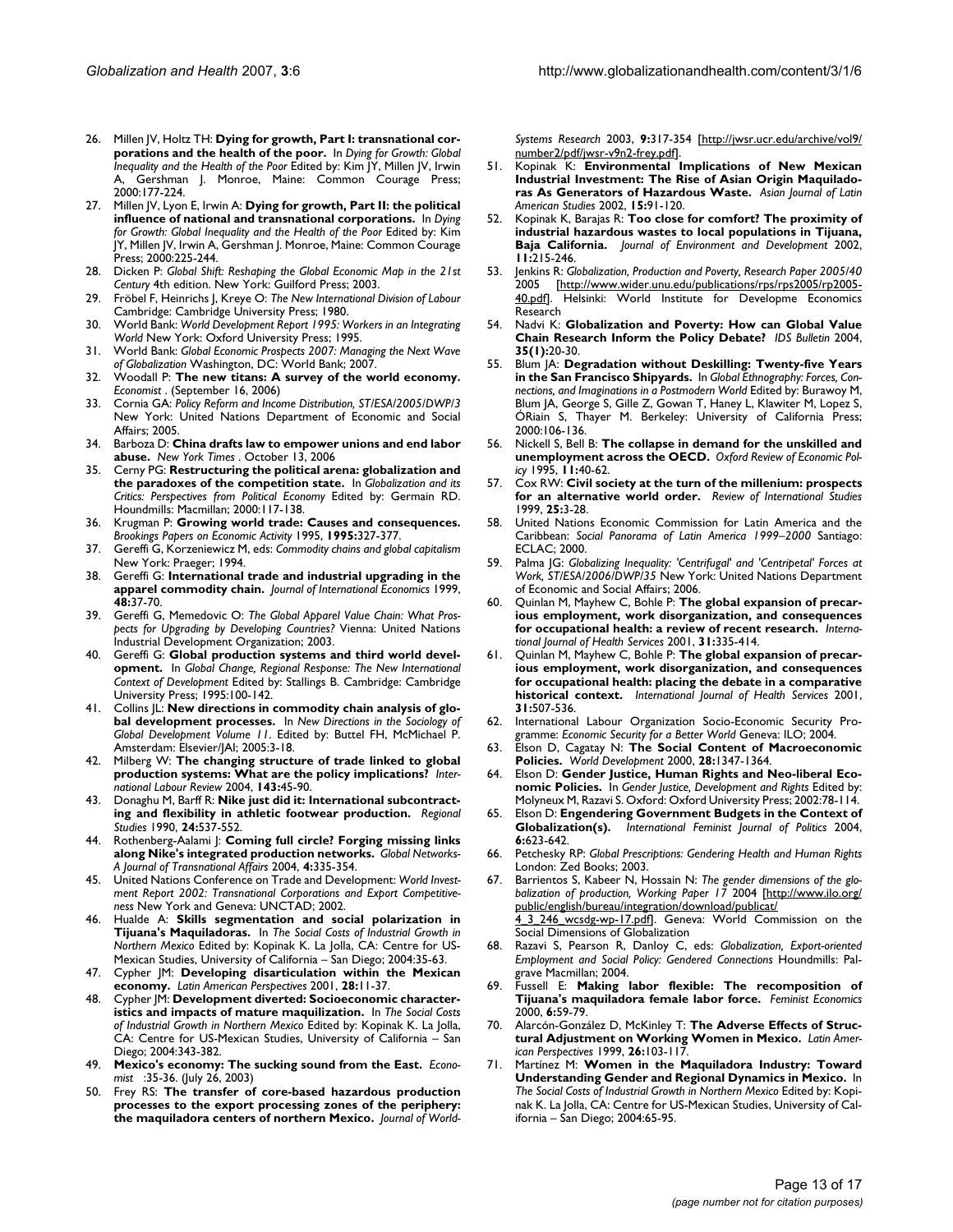- 72. Kabeer N: **Globalisation, labour standards and women's rights: dilemmas of collective (in)action in an interdependent world.** *Feminist Economics* 2004, **10:**3-35.
- Kabeer N: Labor Standards, Women's Rights, Basic Needs. In *Global Tensions: Challenges and Opportunities in the World Economy* Edited by: Beneria L, Bisnath S. New York and London: Routledge; 2004:173-192.
- 74. Chen M, Vanek J, Lund F, Heintz J: *Progress of the World's Women 2005: Women, Work and Poverty* New York: United Nations Development Fund for Women (UNIFEM); 2006.
- 75. Razavi S, Pearson R: **Globalization, Export-oriented Employment and Social Policy: Gendered Connections.** In *Globalization, Export-oriented Employment and Social Policy: Gendered Connections* Edited by: Razavi S, Pearson R, Danloy C. Houndmills: Palgrave Macmillan; 2004:1-29.
- 76. Kabeer N, Mahmud S: **Rags, Riches and Women Workers: Export-oriented Garment Manufacturing in Bangladesh.** In *Chains of Fortune: Linking Women Producers and Workers with Global Markets* Edited by: Carr M. London: Commonwealth Secretariat; 2004:133-164.
- 77. Cho H, Zammit A, Chung J, Kang I: **Korea's Miracle and Crisis: What Was in It for Women?** In *Globalization, Export-oriented Employment and Social Policy: Gendered Connections* Edited by: Razavi S, Pearson R, Danloy C. Houndmills: Palgrave Macmillan; 2004:30-66.
- 78. Babb S: *Managing Mexico: Economists from Nationalism to Neoliberalism* Princeton: Princeton University Press; 2002.
- 79. Fourcade-Gourinchas M, Babb SL: **The rebirth of the liberal creed: Paths to neoliberalism in four countries.** *American Journal of Sociology* 2002, **108:**533-579.
- 80. Grinspun R, Cameron MA: **Mexico: The Wages of Trade.** *NACLA Report on the Americas* 1993, **26(4):**32-37.
- 81. Dussel Peters E: *Polarizing Mexico: The Impact of Liberalization Strategy* Boulder: Lynne Rienner; 2000.
- 82. Myerson AR: **Out of a Crisis, an Opportunity: Peso's Fall Finds Goodyear Doing More in Mexico.** *New York Times* :C1, C4. (September 26, 1995)
- 83. DePalma A: **Peso or Dollar Wages? In Mexico, It Matters.** *New York Times* :F13. (April 9, 1995)
- 84. **United Nations Department of Economic and Social Affairs.** In *World Economic Situation and Prospects 2006* New York: United Nations; 2006.
- 85. George S: *A Fate Worse than Debt* London: Penguin; 1988.
- 86. Hanlon J: **How much debt must be cancelled?** *Journal of International Development* 2000, **12:**877-901.
- 87. Naylor RT: *Hot Money: Peekaboo Finance and the Politics of Debt* Toronto: McClelland & Stewart; 1987.
- 88. Strange S: **The New World of Debt.** *New Left Review* 1998, **230:**91-114.
- 89. Ndikumana L, Boyce JK: **Public Debts and Private Assets: Explaining Capital Flight from Sub-Saharan African Countries.** *World Development* 2003, **31:**107-130.
- 90. Boyce JK, Ndikumana L: **Is Africa a Net Creditor? New Estimates of Capital Flight from Severely Indebted Sub-Saharan African Countries, 1970–96.** *Journal of Development Studies* 2001, **38:**27-56.
- 91. Beja EL: **Was Capital Fleeing Southeast Asia? Estimates from Indonesia, Malaysia, the Philippines, and Thailand.** *Asia Pacific Business Review* 2006, **12:**261-283.
- 92. Pogge T: *World Poverty and Human Rights* Cambridge: Polity; 2002.
- 93. Milward B: **What is Structural Adjustment?** In *Structural Adjustment: Theory, Practice and Impacts* Edited by: Mohan G, Brown E, Milward B, Zack-Williams AB. London: Routledge; 2000:24-38.
- 94. Babb S: **The Social Consequences of Structural Adjustment: Recent Evidence and Current Debates.** *Annual Review of Sociology* 2005, **31:**199-222.
- 95. Killick T: **Politics, Evidence and the New Aid Agenda.** *Development Policy Review* 2004, **22:**5-29.
- 96. Kaufman RR: **Latin America in the global economy: Macroeconomic policy, social welfare, and political democracy.** In *States, Markets, and Just Growth: Development in the Twenty-first Century* Edited by: Kohli A, Moon C, Sørensen G. Tokyo: United Nations University Press; 2003:97-126.
- 97. Eyoh D, Sandbrook R: **Pragmatic neo-liberalism and just development in Africa.** In *States, Markets, and Just Growth: Development in the Twenty-first Century* Edited by: Kohli A, Moon C, Sørensen G. Tokyo: United Nations University Press; 2003:227-257.
- 98. van der Hoeven R, Saget C: **Labour Market Institutions and Income Inequality: What are the New Insights after the Washington Consensus?** In *Inequality, Growth, and Poverty in an Era of Liberalization and Globalization* Edited by: Cornia GA. Oxford: Oxford University Press; 2004:197-220.
- 99. Breman A, Shelton C: *Structural Adjustment and Health: A literature review of the debate, its role-players and presented empirical evidence, CMH Working Paper WG6:6* Geneva: Commission on Macroeconomics and Health; 2001.
- 100. Farmer P: *Pathologies of Power: Health, Human Rights and the New War on the Poor* Berkeley: University of California Press; 2003.
- 101. Schoepf BG, Schoepf C, Millen JV: **Theoretical Therapies, Remote Remedies: SAPs and the Political Ecology of Poverty and Health in Africa.** In *Dying for Growth: Global Inequality and the Health of the Poor* Edited by: Kim JY, Millen JV, Irwin A, Gershman J. Monroe, Maine: Common Courage Press; 2000:91-126.
- 102. Schoepf BG: **Inscribing the body politic: AIDS in Africa.** In *Pragmatic Women and Body Politics* Edited by: Lock M, Kaufert P. Cambridge: Cambridge University Press; 1998:98-126.
- 103. Bhattacharya D, Moyo T, Terán JF, Morales LIR, Lóránt K, Graham Y, Anyemedu K, Makokha KA, Mihevc J, Nacpil L: *The Policy Roots of Economic Crisis and Poverty: A Multi-Country Participatory Assessment of Structural Adjustment* Washington, DC: Structural Participatory Review International Network (SAPRIN) Secretariat; 2002.
- 104. Huber E, Solt F: **Successes and failures of neoliberalism.** *Latin American Research Review* 2004, **39:**150-164.
- 105. Adedeji A: **Structural adjustment policies in Africa.** *International Social Science Journal* 1999:521-528.
- 106. Cheru F: *Economic, Social and Cultural Rights: Effects of structural adjustment policies on the full enjoyment of human rights, E/CN.4/1999/50* 1999 [[http://www.unhchr.ch/Huridocda/Huridoca.nsf/TestFrame/](http://www.unhchr.ch/Huridocda/Huridoca.nsf/TestFrame/f991c6c62457a2858025675100348aef?Opendocument) [f991c6c62457a2858025675100348aef?Opendocument](http://www.unhchr.ch/Huridocda/Huridoca.nsf/TestFrame/f991c6c62457a2858025675100348aef?Opendocument)]. Geneva: United Nations Economic and Social Council
- 107. Laurell AC: **Structural adjustment and the globalization of social policy in Latin America.** *International Sociology* 2000, **15:**306-325.
- 108. Mohan G, Brown E, Milward B, Zack-Williams AB, eds: *Structural Adjustment: Theory, Practice and Impacts* London: Routledge; 2000.
- 109. Simon D, van Spengen W, Dixon C, Närman A, eds: *Structurally Adjusted Africa: Poverty, Debt and Basic Needs* London: Pluto Press; 1995.
- 110. Sparr P, ed: **Mortgaging Women's Lives: Feminist Critiques of Structural Adjustment.** London: Zed Books; 2000.
- 111. Bond P: **Globalisation/Commodification or Deglobalisation/ Decommodification in Urban South Africa.** *Policy Studies* 2005, **26:**337-358.
- 112. Gottschalk R: *The Macroeconomic Policy Content of the PRSPs: How Much Pro-Growth, How Much Pro-Poor?* 2004 [[http://www.ids.ac.uk/ids/global/](http://www.ids.ac.uk/ids/global/pdfs/RGPRSPpaper.pdf) [pdfs/RGPRSPpaper.pdf](http://www.ids.ac.uk/ids/global/pdfs/RGPRSPpaper.pdf)]. Brighton: Institute of Development Studies, University of Sussex
- 113. Cheru F: *Economic, Social and Cultural Rights: The Highly Indebted Poor Countries (HIPC) Initiative: a human rights assessment of the Poverty Reduction Strategy Papers (PRSP), E/CN.4/2001/56* 2001 [\[http://](http://www.unhchr.ch/Huridocda/Huridoca.nsf/0/d3b348546ad5fb91c1256a110056aca4/$FILE/G0110184.pdf) [www.unhchr.ch/Huridocda/Huridoca.nsf/0/](http://www.unhchr.ch/Huridocda/Huridoca.nsf/0/d3b348546ad5fb91c1256a110056aca4/$FILE/G0110184.pdf) [d3b348546ad5fb91c1256a110056aca4/\\$FILE/G0110184.pdf](http://www.unhchr.ch/Huridocda/Huridoca.nsf/0/d3b348546ad5fb91c1256a110056aca4/$FILE/G0110184.pdf)]. Geneva: United Nations Economic and Social Council
- 114. International Monetary Fund, World Bank: *Zambia: Enhanced Initiative for Heavily Indebted Poor Countries–Completion Point Document, Country Report No 05/137* Washington, DC: IMF; 2005.
- 115. Labonte R, Schrecker T, Sanders D, Meeus W: *Fatal Indifference: The G8, Africa and Global Health* Cape Town: University of Cape Town Press; 2004.
- 116. Gore C: **MDGs and PRSPs: Are Poor Countries Enmeshed in a Global-Local Double Bind?** *Global Social Policy* 2004, **4:**277-283.
- 117. Griffith-Jones S, Stallings B: **New global financial trends: implications for development.** In *Global Change, Regional Response: The New International Context of Development* Edited by: Stallings B. Cambridge: Cambridge University Press; 1995:143-173.
- 118. United Nations Conference on Trade and Development: **Foreign** Direct Investment Surged Again in 2006. [www.unctad.org/en/docs/iteiiamisc20072\\_en.pdf](http://www.unctad.org/en/docs/iteiiamisc20072_en.pdf)]. New York: UNCTAD
- 119. Bank for International, Settlements: *Triennial Central Bank Survey: Foreign Exchange and Derivatives Market Activity in 2004* Basel: BIS; 2005.
- 120. Cornia GA: **[Globalization and health: results and options.](http://www.ncbi.nlm.nih.gov/entrez/query.fcgi?cmd=Retrieve&db=PubMed&dopt=Abstract&list_uids=11584731)** *Bull World Health Organ* 2001, **79:**834-841.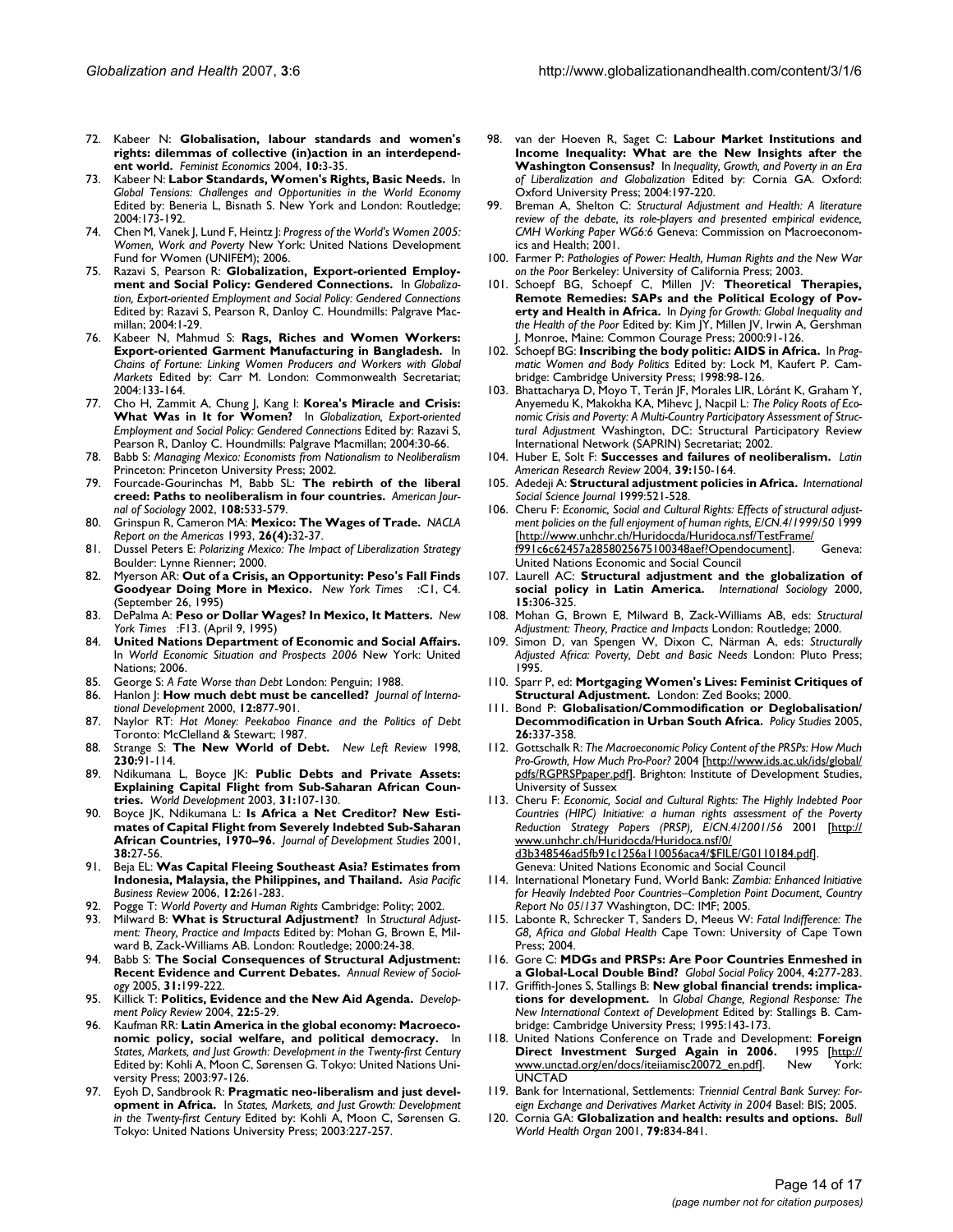- 121. Giddens A: *The Consequences of Modernity* Stanford: Stanford University Press; 1990.
- 122. Sinclair TJ: **Between state and market: Hegemony and institutions of collective action under conditions of international capital mobility.** *Policy Sciences* 1994, **27:**447-466.
- 123. US General Accounting Office: *Mexico's Financial Crisis: Origins, Awareness, Assistance, and Initial Efforts to Recover, GAO/GGD-96-56* Washington, DC: US General Accounting Office; 1996.
- 124. World Bank: *Global Economic Prospects and the Developing Countries* Washington, DC: World Bank; 2000.
- 125. Bello W, Cunningham S, Kheng Poh L: *A Siamese Tragedy: Development & Disintegration in Modern Thailand* London: Zed Books; 1998.
- 126. Singh A: **"Asian capitalism" and the financial crisis.** In *Global Instability: The political economy of world economic governance* Edited by: Michie J, Grieve Smith J. London: Routledge; 1999:9-36.
- 127. Carranza ME: **Poster Child or Victim of Imperialist Globalization? Explaining Argentina's December 2001 Political Crisis and Economic Collapse.** *Latin American Perspectives* 2005, **32:**65-89.
- 128. Gruben WC, Kiser S: **Brazil: The First Financial Crisis of 1999.** *Southwest Economy* 1999:13-14.
- 129. Goldfajn I, Baig T: *The Russian Default and the Contagion to Brazil* Washington, DC: International Monetary Fund; 2000.
- 130. Floro M, Dymski G: **Financial Crisis, Gender, and Power: An Analytical Framework.** *World Development* 2000, **28:**1269-1283.
- 131. Parrado EA, Zenteno RM: **Economic restructuring, financial crises, and women's work in Mexico.** *Social Problems* 2001, **48:**456-477.
- 132. Carr M, Chen M: **Globalization, social exclusion and gender.** *International Labour Review* 2004, **143:**129-160.
- 133. Elson D: **Labor Markets as Gendered Institutions: Equality, Efficiency and Empowerment Issues.** *World Development* 1999, **27:**611-627.
- 134. Pirie I: **Social injustice and economic dynamism in contemporary Korea.** *Critical Asian Studies* 2006, **38:**211-243.
- 135. Azis IJ: **Financial-Sector Liberalization and the Asian Financial Crisis: The IFIs Got It Wrong Twice.** In *Global Tensions: Challenges and Opportunities in the World Economy* Edited by: Beneria L, Bisnath S. New York and London: Routledge; 2004:79-96.
- 136. Crotty J, Lee KK: **From East Asian "Miracle" to Neo-liberal "Mediocrity": The Effects of Liberalization and Financial Opening on the Post-crisis Korean Economy.** *Global Economic Review* 2005, **34:**415-434.
- 137. Leightner JE: **The Domestic Effects of Tight Monetary Policy in the Wake of Thailand's Financial Crisis.** *Journal of the Asia Pacific Economy* 2002, **7:**242-266.
- 138. Kaminsky GL: *International Capital Flows, Financial Stability and Growth, ST/ESA/2005/DWP/10* New York: United Nations Department of Economic and Social Affairs; 2005.
- 139. Kwon S, Holliday I: **The Korean welfare state: a paradox of expansion in an era of globalisation and economic crisis.** *International Journal of Social Welfare* in press.
- 140. van der Hoeven R, Lübker M: **Financial Openness and Employment: A Challenge for International and National Institutions.** *Prepared for 19 January 2006 meeting, Global Development* [[http://www.gdnet.org/pdf2/gdn\\_library/](http://www.gdnet.org/pdf2/gdn_library/annual_conferences/seventh_annual_conference/Hoeven_Paper_Lunch%20Time%20Session_ILO.pdf) [annual\\_conferences/seventh\\_annual\\_conference/](http://www.gdnet.org/pdf2/gdn_library/annual_conferences/seventh_annual_conference/Hoeven_Paper_Lunch%20Time%20Session_ILO.pdf) Hoeven Paper Lunch%20Time%20Session ILO.pdf]. Geneva: International Policy Group, International Labour Office
- 141. Koelble T, Lipuma E: **The effects of circulatory capitalism on democratization: Observations from South Africa and Brazil.** *Democratization* 2006, **13:**605-631.
- 142. De Vogli R, Birbeck GL: **[Potential Impact of Adjustment Poli](http://www.ncbi.nlm.nih.gov/entrez/query.fcgi?cmd=Retrieve&db=PubMed&dopt=Abstract&list_uids=16117362)[cies on Vulnerability of Women and Children to HIV/AIDS](http://www.ncbi.nlm.nih.gov/entrez/query.fcgi?cmd=Retrieve&db=PubMed&dopt=Abstract&list_uids=16117362) [in Sub-Saharan Africa.](http://www.ncbi.nlm.nih.gov/entrez/query.fcgi?cmd=Retrieve&db=PubMed&dopt=Abstract&list_uids=16117362)** *J Health Popul Nutr* 2005, **23:**105-120 [[http://www.icddrb.org/images/jhpn2302\\_potential-impact.pdf\]](http://www.icddrb.org/images/jhpn2302_potential-impact.pdf).
- 143. Hopkins S: **[Economic stability and health status: Evidence](http://www.ncbi.nlm.nih.gov/entrez/query.fcgi?cmd=Retrieve&db=PubMed&dopt=Abstract&list_uids=15896870) [from East Asia before and after the 1990s economic crisis.](http://www.ncbi.nlm.nih.gov/entrez/query.fcgi?cmd=Retrieve&db=PubMed&dopt=Abstract&list_uids=15896870)** *Health Policy* 2006, **75:**347-357.
- 144. Kim H, Chung WJ, Song YJ, Kang DR, Yi JJ, Nam CM: **[Changes in](http://www.ncbi.nlm.nih.gov/entrez/query.fcgi?cmd=Retrieve&db=PubMed&dopt=Abstract&list_uids=14576888) [morbidity and medical care utilization after the recent eco](http://www.ncbi.nlm.nih.gov/entrez/query.fcgi?cmd=Retrieve&db=PubMed&dopt=Abstract&list_uids=14576888)[nomic crisis in the Republic of Korea.](http://www.ncbi.nlm.nih.gov/entrez/query.fcgi?cmd=Retrieve&db=PubMed&dopt=Abstract&list_uids=14576888)** *Bulletin of the World Health Organization* 2003, **81:**567-572.
- 145. Cornia GA, Jolly R, Stewart F, eds: *Adjustment With a Human Face, Protecting the Vulnerable and Promoting Growth Volume 1*. Oxford: Clarendon Press; 1987.
- 146. UN Millennium Project Task Force on Improving the Lives of Slum Dwellers: *A Home in the City* London: Earthscan; 2005.
- 147. Castells M: *The Rise of the Network Society* Oxford: Blackwell; 1996.
- 148. Reardon KM: **State and Local Revitalization Efforts in East St. Louis, Illinois.** *Annals of the American Academy of Political and Social Science* 1997, **551:**235-247.
- 149. Adams CT: **The Philadelphia Experience.** *Annals of the American Academy of Political and Social Science* 1997, **551:**222-234.
- 150. Warf B, Holly B: **The Rise and Fall and Rise of Cleveland.** *Annals of the American Academy of Political and Social Science* 1997, **551:**208-221.
- 151. Storper M: *The Regional World: Territorial Development in a Global Economy* New York: Guilford Press; 1997.
- 152. Hodos J: Globalization, Regionalism, and Urban Restructur**ing: The Case of Philadelphia.** *Urban Affairs Review* 2002, **37:**358-379.
- 153. Abu-Lughod J: *New York, Chicago, Los Angeles: America's Global Cities* Minneapolis: University of Minnesota Press; 1999.
- 154. Savitch H: **[How Suburban Sprawl Shapes Human Well-Being.](http://www.ncbi.nlm.nih.gov/entrez/query.fcgi?cmd=Retrieve&db=PubMed&dopt=Abstract&list_uids=14709707)** *Journal of Urban Health* 2003, **80:**590-607.
- 155. Coulton CJ: **Metropolitan Inequities and the Ecology of Work: Implications for Welfare Reform.** *Social Service Review* 2003, **77:**159-189.
- 156. Kasarda JD: **Urban Industrial Transition and the Underclass.** *Annals of the American Academy of Political and Social Science* 1989, **501:**26-47.
- 157. Lakshmi R: **Bombay Moves to Push Out the Poor: Slums Are Razed as Plans Envisage Reinvented City.** *Washington Post* :A20. (May 8, 2005)
- 158. Fernandes L: **The politics of forgetting: Class politics, state power and the restructuring of urban space in India.** *Urban Studies* 2004, **41:**2415-2430.
- 159. Bunnell T, Nah AM: **Counter-global cases for place: Contesting displacement in globalising Kuala Lumpur Metropolitan Area.** *Urban Studies* 2004, **41:**2447-2467.
- 160. Leaf M: **Building the road for the BMW: Culture, vision, and the extended metropolitan region of Jakarta.** *Environment and Planning A* 1996, **28:**1617-1635.
- 161. Vasconcellos E: **The making of the middle-class city: transportation policy in Sao Paulo.** *Environment and Planning A* 1997, **29:**293-310.
- 162. Makdisi S: **Laying Claim to Beirut: Urban Narrative and Spatial Identity in the Age of Solidere.** *Critical Inquiry* 1997, **23:**660-705.
- 163. Pucher J, Korattyswaropam N, Mittal N, Ittyerah N: **Urban transport crisis in India.** *Transport Policy* 2005, **12:**185-198.
- 164. Alcantara de Vasconcellos E: **Urban change, mobility and transport in São Paulo: three decades, three cities.** *Transport Policy* 2005, **12:**91-104.
- 165. Wacquant L: **The Penalisation of Poverty and the Rise of Neo-Liberalism.** *European Journal on Criminal Policy and Research* 2001, **9:**401-412.
- 166. Wacquant L: **Toward a dictatorship over the poor? Notes on the penalization of poverty in Brazil.** *Punishment & Society* 2002, **5:**197-205.
- 167. United Nations Centre for Human Settlements: *Cities in a Globalizing World: Global Report on Human Settlements 2001* London: Earthscan; 2001.
- 168. Stonich S: **Political Ecology of Tourism.** *Annals of Tourism Research* 1998, **25:**25-54.
- 169. Griffith D: **Social Capital and Economic Apartheid Along the Coasts of the Americas.** *Urban Anthropology* 2000, **29:**255-284.
- 170. Richter L: **Tourism Challenges in Less Developed Nations: Continuity and Change at the Millennium.** In *Tourism and the Less Developed World: Issues and Case Studies* Edited by: Harrison D. Oxford: CABI Publishing; 2001:47-59.
- 171. Leatherman TL, Goodman A: **[Coca-colonization of diets in the](http://www.ncbi.nlm.nih.gov/entrez/query.fcgi?cmd=Retrieve&db=PubMed&dopt=Abstract&list_uids=15950095) [Yucatan.](http://www.ncbi.nlm.nih.gov/entrez/query.fcgi?cmd=Retrieve&db=PubMed&dopt=Abstract&list_uids=15950095)** *Soc Sci Med* 2005, **61(4):**833-846.
- 172. Stonich SC, Bailey C: **Resisting the Blue Revolution: Contending Coalitions Surrounding Industrial Shrimp Farming.** *Human Organization* 2000, **59:**23-36.
- 173. Stonich SC, Vandergeest P: **Violence, Environment, and Industrial Shrimp Farming.** In *Violent Environments* Edited by: Peluso N, Watts M. Ithaca: Cornell University Press; 2001:261-286.
- 174. Corvalan C, Hales S, McMichael A, Butler C, Campbell-Lendrum D, Confalonieri U, Leitner K, Lewis N, Patz J, Polson K, Scheraga J,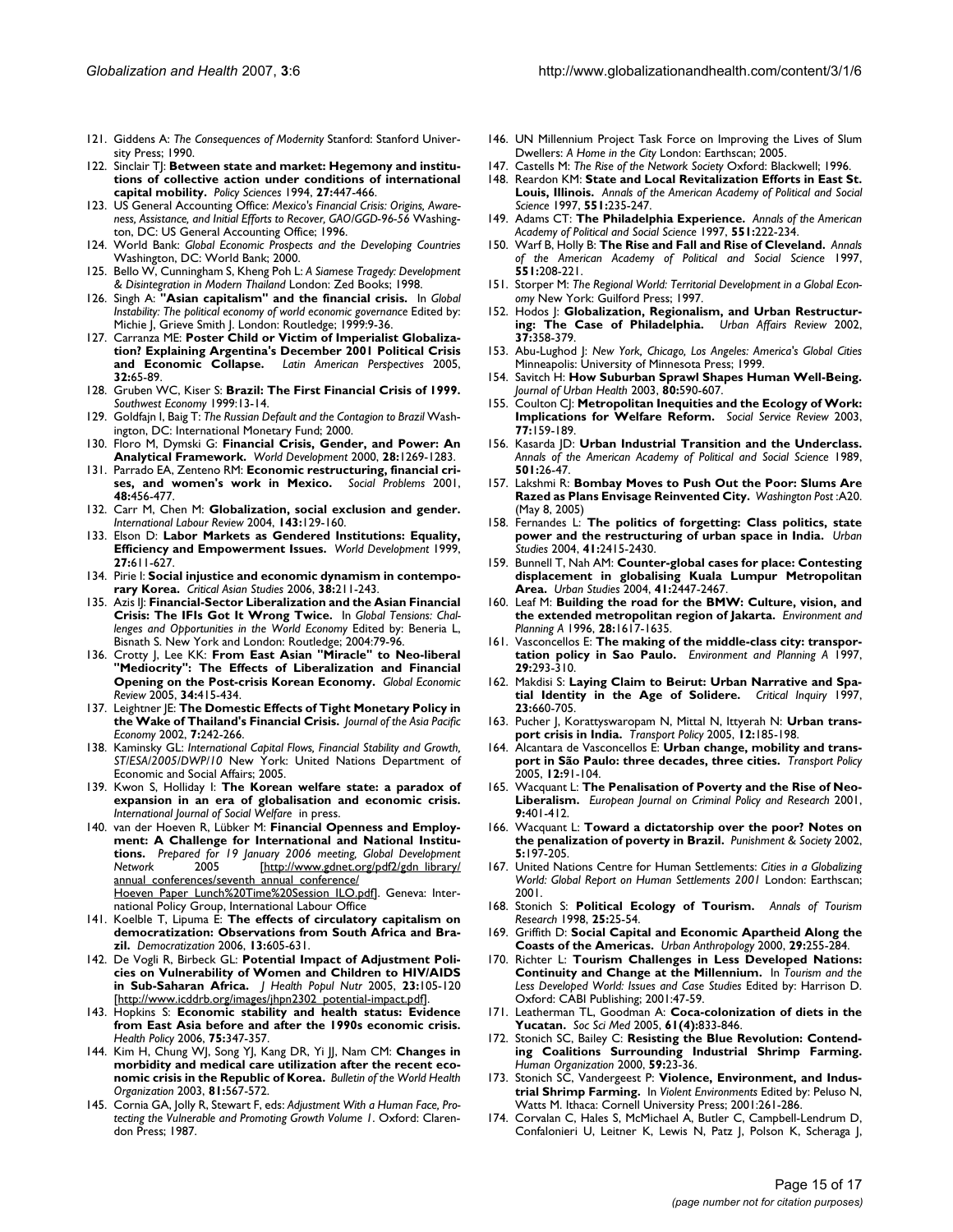Woodward A, Younes M: *Ecosystems and Human Well-Being: Health Synthesis* Geneva: World Health Organization; 2005.

- 175. Gellert PK: **The Shifting Natures of 'Development': Growth, Crisis, and Recovery in Indonesia's Forests.** *World Development* 2005, **33:**1345-1364.
- 176. Montague D: **Stolen Goods: Coltan and Conflict in the Democratic Republic of Congo.** *SAIS Review* 2002, **22:**103-118.
- 177. United Nations Security Council: *Final Report of the Panel of Experts on the Illegal Exploitation of Natural Resources and Other Forms of Wealth of the Democratic Republic of the Congo* 2002 [[http://www.tcf.org/Publica](http://www.tcf.org/Publications/InternationalAffairs/report1.pdf) [tions/InternationalAffairs/report1.pdf](http://www.tcf.org/Publications/InternationalAffairs/report1.pdf)]. New York: United Nations
- 178. United Nations Security Council: *Final Report of the Panel of Experts on the Illegal Exploitation of Natural Resources and Other Forms of Wealth of the Democratic Republic of the Congo* 2003 [[http://www.tcf.org/Publica](http://www.tcf.org/Publications/InternationalAffairs/report2.pdf) [tions/InternationalAffairs/report2.pdf](http://www.tcf.org/Publications/InternationalAffairs/report2.pdf)]. New York: United Nations
- 179. Sizer N, Plouvier D: *Increased Investment and Trade by Transnational Logging Companies in Africa, the Caribbean and the Pacific: Implications for the Sustainable Management and Conservation of Tropical Forests* Brussels: World Wide Fund for Nature-Belgium and World Wide Fund for Nature-International; 2000.
- 180. Ferguson J: **Seeing Like an Oil Company: Space, Security, and Global Capital in Neoliberal Africa.** *American Anthropologist* 2005, **107:**377-382.
- 181. Watts MJ: **Righteous Oil? Human Rights, the Oil Complex, and Corporate Social Responsibility.** *Annual Review of Environment and Resources* 2005, **30:**373-407.
- 182. Rich B, Horta K, Goldzimer A: *Export Credit Agencies in Sub-Saharan Africa Indebtedness For Extractive Industries, Corruption and Conflict* 2000 [[http://www.environmentaldefense.org/documents/](http://www.environmentaldefense.org/documents/638_ACF666.pdf) [638\\_ACF666.pdf\]](http://www.environmentaldefense.org/documents/638_ACF666.pdf). Washington, DC: Environmental Defense
- 183. Moody R, Gedicks A, Smith SD, Bank Information Center, Bosshard P, Membup J, Koma M, Hala A, Langdon S, Lissu T: *The Risks We Run: Mining, Communities, and Political Risk Insurance* Utrecht: International
- Books; 2005. 184. Stephens C: **Healthy cities or unhealthy islands? The health and social implications of urban inequality.** *Environment and Urbanization* 1996, **8:**9-30 [\[http://eau.sagepub.com/cgi/reprint/8/2/9\]](http://eau.sagepub.com/cgi/reprint/8/2/9).
- 185. Aglionby J: **Life and death on a rubbish dump.** *The Guardian* . (July 14, 2000)
- 186. Mydans S: **Before Manila's Garbage Hill Collapsed: Living Off Scavenging.** *New York Times* . (July 18, 2000)
- 187. Cole MA, Elliott RJR: **FDI and the Capital Intensity of "Dirty" Sectors: A Missing Piece of the Pollution Haven Puzzle.** *Review of Development Economics* 2005, **9:**530-548.
- 188. Wheeler D: **Racing to the Bottom? Foreign Investment and Air Pollution in Developing Countries.** *Journal of Environment and Development* 2001, **10:**225-245.
- 189. Clapp J: **Seeping Through the Regulatory Cracks.** *SAIS Review* 2002, **22:**141-155.
- 190. Clapp J: *Toxic Exports: The Transfer of Hazardous Wastes from Rich to Poor Countries* Ithaca: Cornell University Press; 2001.
- 191. Puckett J, Byster L, Westervelt S, Gutierrez R, Davis S, Hussain A, Dutta M: *Exporting Harm: The High-Tech Trashing of Asia* Seattle: Basel Action Network; 2002.
- 192. Iles A: **Mapping Environmental Justice in Technology Flows: Computer Waste Impacts in Asia.** *Global Environmental Politics* 2004, **4:**76-107.
- 193. Goldemberg J, Johansson TB, Reddy AK, Williams RH: **[Energy for](http://www.ncbi.nlm.nih.gov/entrez/query.fcgi?cmd=Retrieve&db=PubMed&dopt=Abstract&list_uids=11757280) [the new millennium.](http://www.ncbi.nlm.nih.gov/entrez/query.fcgi?cmd=Retrieve&db=PubMed&dopt=Abstract&list_uids=11757280)** *Ambio* 2001, **30:**330-337.
- 194. Ayres RU, Ayres LW, eds: *A Handbook of Industrial Ecology* Cheltenham: Edward Elgar; 2002.
- 195. Farmer P: *Infections and Inequalities: The Modern Plagues* Berkeley: University of California Press; 1999.
- 196. Bryce J, Black RE, Walker N, Bhutta ZA, Lawn JE, Steketee RW: **[Can](http://www.ncbi.nlm.nih.gov/entrez/query.fcgi?cmd=Retrieve&db=PubMed&dopt=Abstract&list_uids=15978927) [the world afford to save the lives of 6 million children each](http://www.ncbi.nlm.nih.gov/entrez/query.fcgi?cmd=Retrieve&db=PubMed&dopt=Abstract&list_uids=15978927) [year?](http://www.ncbi.nlm.nih.gov/entrez/query.fcgi?cmd=Retrieve&db=PubMed&dopt=Abstract&list_uids=15978927)** *Lancet* 2005, **365:**2193-2200.
- 197. Koivusalo M, Mackintosh M: **Health Systems and Commercialisation: In Search of Good Sense.** In *Commercialization of Health Care: Global and Local Dynamics and Policy Responses* Edited by: Mackintosh M, Koivusalo M. Basingstoke: Palgrave Macmillan; 2005:3-21.
- 198. Mackintosh M: *Health Care Commercialisation and the Embedding of Inequality, RUIG/UNRISD Health Project synthesis paper* 2003 [[http://](http://www.unrisd.org/unrisd/website/document.nsf/d2a23ad2d50cb2a280256eb300385855/4023556aa730f778c1256de500649e48/$FILE/mackinto.pdf) [www.unrisd.org/unrisd/website/document.nsf/](http://www.unrisd.org/unrisd/website/document.nsf/d2a23ad2d50cb2a280256eb300385855/4023556aa730f778c1256de500649e48/$FILE/mackinto.pdf)

d2a23ad2d50cb2a280256eb300385855/

[4023556aa730f778c1256de500649e48/\\$FILE/mackinto.pdf](http://www.unrisd.org/unrisd/website/document.nsf/d2a23ad2d50cb2a280256eb300385855/4023556aa730f778c1256de500649e48/$FILE/mackinto.pdf)]. Geneva: United Nations Research Institute for Social Development

- 199. Loewenson R: **[Structural adjustment and health policy in](http://www.ncbi.nlm.nih.gov/entrez/query.fcgi?cmd=Retrieve&db=PubMed&dopt=Abstract&list_uids=8276531) [Africa.](http://www.ncbi.nlm.nih.gov/entrez/query.fcgi?cmd=Retrieve&db=PubMed&dopt=Abstract&list_uids=8276531)** *Int J Health Serv* 1993, **23(4):**717-730.
- 200. Lundy P: **[Limitations of Quantitative Research in the Study of](http://www.ncbi.nlm.nih.gov/entrez/query.fcgi?cmd=Retrieve&db=PubMed&dopt=Abstract&list_uids=8658227) [Structural Adjustment.](http://www.ncbi.nlm.nih.gov/entrez/query.fcgi?cmd=Retrieve&db=PubMed&dopt=Abstract&list_uids=8658227)** *Soc Sci Med* 1996, **42:**313-324.
- 201. Kim JY, Shakow A, Bayona J, Rhatigan J, Rubin de Celis EL: **Sickness Amidst Recovery: Public Debt and Private Suffering in Peru.** In *Dying for Growth: Global Inequality and the Health of the Poor* Edited by: Kim JY, Millen JV, Irwin A, Gershman J. Monroe, Maine: Common Courage Press; 2000:127-154.
- 202. Bassett MT, Bijlmakers LA, Sanders D: **Experiencing Structural Adjustment in Urban and Rural Households of Zimbabwe.** In *African Women's Health* Edited by: Turshen M. Trenton, NJ: Africa World Press; 2000:167-191.
- 203. World Bank: *World Development Report 2006: Equity and Development* New York: Oxford University Press and World Bank; 2005.
- 204. World Bank: **Private Health Insurance in Developing Countries, March 15–16, Philadelphia, PA.** 2005 [\[http://sitere](http://siteresources.worldbank.org/INTHSD/Resources/376278-1114111154043/WhartonConfAgendaFinal.pdf) [sources.worldbank.org/INTHSD/Resources/376278-](http://siteresources.worldbank.org/INTHSD/Resources/376278-1114111154043/WhartonConfAgendaFinal.pdf) [1114111154043/WhartonConfAgendaFinal.pdf\]](http://siteresources.worldbank.org/INTHSD/Resources/376278-1114111154043/WhartonConfAgendaFinal.pdf). Washington, DC, World Bank
- 205. Killingsworth J, Hossain N, Hedrick-Wong Y, Thomas S, Rahman A, Begum T: **[Unofficial fees in Bangladesh: price, equity and insti](http://www.ncbi.nlm.nih.gov/entrez/query.fcgi?cmd=Retrieve&db=PubMed&dopt=Abstract&list_uids=10538718)[tutional issues.](http://www.ncbi.nlm.nih.gov/entrez/query.fcgi?cmd=Retrieve&db=PubMed&dopt=Abstract&list_uids=10538718)** *Health Policy Plan* 1999, **14:**152-163.
- 206. Ensor T, Witter S: **[Health economics in low income countries:](http://www.ncbi.nlm.nih.gov/entrez/query.fcgi?cmd=Retrieve&db=PubMed&dopt=Abstract&list_uids=11348690) [adapting to the reality of the unofficial economy.](http://www.ncbi.nlm.nih.gov/entrez/query.fcgi?cmd=Retrieve&db=PubMed&dopt=Abstract&list_uids=11348690)** *Health Policy* 2001, **57:**1-13.
- 207. Akashi H, Yamada T, Huot E, Kanal K, Sugimoto T: **[User fees at a](http://www.ncbi.nlm.nih.gov/entrez/query.fcgi?cmd=Retrieve&db=PubMed&dopt=Abstract&list_uids=14652051) [public hospital in Cambodia: effects on hospital performance](http://www.ncbi.nlm.nih.gov/entrez/query.fcgi?cmd=Retrieve&db=PubMed&dopt=Abstract&list_uids=14652051) [and provider attitudes.](http://www.ncbi.nlm.nih.gov/entrez/query.fcgi?cmd=Retrieve&db=PubMed&dopt=Abstract&list_uids=14652051)** *Soc Sci Med* 2004, **58:**553-564.
- 208. Creese A, Kutzin J: **Lessons from Cost Recovery in Health.** In *Marketizing Education and Health in Developing Countries: Miracle or Mirage* Edited by: Colclough C. Oxford: Oxford University Press; 1997:37-62.
- 209. Creese AL: **[User charges for health care: a review of recent](http://www.ncbi.nlm.nih.gov/entrez/query.fcgi?cmd=Retrieve&db=PubMed&dopt=Abstract&list_uids=10115978) [experience.](http://www.ncbi.nlm.nih.gov/entrez/query.fcgi?cmd=Retrieve&db=PubMed&dopt=Abstract&list_uids=10115978)** *Health Policy Plan* 1991, **6:**309-319.
- 210. Gilson L: **[The lessons of user fee experience in Africa.](http://www.ncbi.nlm.nih.gov/entrez/query.fcgi?cmd=Retrieve&db=PubMed&dopt=Abstract&list_uids=10176263)** *Health Policy Plan* 1997, **12:**273-285.
- 211. Homedes N, Ugalde A: **[Why neoliberal health reforms have](http://www.ncbi.nlm.nih.gov/entrez/query.fcgi?cmd=Retrieve&db=PubMed&dopt=Abstract&list_uids=15563995) [failed in Latin America.](http://www.ncbi.nlm.nih.gov/entrez/query.fcgi?cmd=Retrieve&db=PubMed&dopt=Abstract&list_uids=15563995)** *Health Policy* 2005, **71:**83-96.
- 212. Lister J: *Driving the Wrong Way? A critical guide to the global 'health reform' industry* London: Middlesex University Press; 2005.
- 213. Laurell AC: **[Crisis, neoliberal health policy, and political proc](http://www.ncbi.nlm.nih.gov/entrez/query.fcgi?cmd=Retrieve&db=PubMed&dopt=Abstract&list_uids=1917206)[esses in Mexico.](http://www.ncbi.nlm.nih.gov/entrez/query.fcgi?cmd=Retrieve&db=PubMed&dopt=Abstract&list_uids=1917206)** *International Journal of Health Services* 1991, **21:**457-470.
- 214. McPake B, Hanson K, Mills A: **[Community financing of health](http://www.ncbi.nlm.nih.gov/entrez/query.fcgi?cmd=Retrieve&db=PubMed&dopt=Abstract&list_uids=8511627) [care in Africa: an evaluation of the Bamako initiative.](http://www.ncbi.nlm.nih.gov/entrez/query.fcgi?cmd=Retrieve&db=PubMed&dopt=Abstract&list_uids=8511627)** *Soc Sci Med* 1993, **36:**1383-1395.
- 215. Bloom G: **[Primary health care meets the market in China and](http://www.ncbi.nlm.nih.gov/entrez/query.fcgi?cmd=Retrieve&db=PubMed&dopt=Abstract&list_uids=10182295) [Vietnam.](http://www.ncbi.nlm.nih.gov/entrez/query.fcgi?cmd=Retrieve&db=PubMed&dopt=Abstract&list_uids=10182295)** *Health Policy* 1998, **44:**233-252.
- 216. Barrientos A, Lloyd-Sherlock P: **[Reforming health insurance in](http://www.ncbi.nlm.nih.gov/entrez/query.fcgi?cmd=Retrieve&db=PubMed&dopt=Abstract&list_uids=11124245) [Argentina and Chile.](http://www.ncbi.nlm.nih.gov/entrez/query.fcgi?cmd=Retrieve&db=PubMed&dopt=Abstract&list_uids=11124245)** *Health Policy Plan* 2000, **15:**417-423.
- 217. Gilson L, Kalyalya D, Kuchler F, Lake S, Oranga H, Ouendo M: **[Strat](http://www.ncbi.nlm.nih.gov/entrez/query.fcgi?cmd=Retrieve&db=PubMed&dopt=Abstract&list_uids=11518601)[egies for promoting equity: experience with community](http://www.ncbi.nlm.nih.gov/entrez/query.fcgi?cmd=Retrieve&db=PubMed&dopt=Abstract&list_uids=11518601) [financing in three African countries.](http://www.ncbi.nlm.nih.gov/entrez/query.fcgi?cmd=Retrieve&db=PubMed&dopt=Abstract&list_uids=11518601)** *Health Policy* 2001, **58:**37-67.
- 218. Liu Y, Rao K, Evans T, Chen Y, Hsiao W: **China: Increasing Health Gaps in a Transitional Economy.** In *Challenging Inequities in Health: From Ethics to Action, ed* Edited by: Whitehead M, Evans T, Diderichsen F, Bhuiya A, Wirth M. New York: Oxford University Press; 2001:76-89.
- 219. Liu Y, Rao K, Hsiao WC: **[Medical expenditure and rural impov](http://www.ncbi.nlm.nih.gov/entrez/query.fcgi?cmd=Retrieve&db=PubMed&dopt=Abstract&list_uids=14717567)[erishment in China.](http://www.ncbi.nlm.nih.gov/entrez/query.fcgi?cmd=Retrieve&db=PubMed&dopt=Abstract&list_uids=14717567)** *J Health Popul Nutr* 2003, **21:**216-222.
- 220. Hung P, Dzung T, Dahlgren G, Truan T: **Vietnam: Efficient, Equity-Oriented Financial Strategies for Health.** In *Challenging Inequities in Health: From Ethics to Action* Edited by: Whitehead M, Evans T, Diderichsen F, Bhuiya A, Wirth M. New York: Oxford University Press; 2001:296-306.
- 221. Laurell AC: **[Health reform in Mexico: The promotion of ine](http://www.ncbi.nlm.nih.gov/entrez/query.fcgi?cmd=Retrieve&db=PubMed&dopt=Abstract&list_uids=11407172)[quality.](http://www.ncbi.nlm.nih.gov/entrez/query.fcgi?cmd=Retrieve&db=PubMed&dopt=Abstract&list_uids=11407172)** *International Journal of Health Services* 2001, **31:**291-321.
- 222. Bloom G, Lu Y, Chen J: *Financing health care in China's cities: balancing needs and entitlements during rapid change, IDS Working Paper 176* Brighton: Institute of Development Studies, University of Sussex; 2002.
- 223. Wadee H, Gilson L, Thiede M, Okorafor O, McIntyre D: *Health care inequity in South Africa and the public/private mix* 2003 [\[http://](http://www.unige.ch/iued/new/recherche/ruig-dsd/docs/SAN-SA-01.pdf)